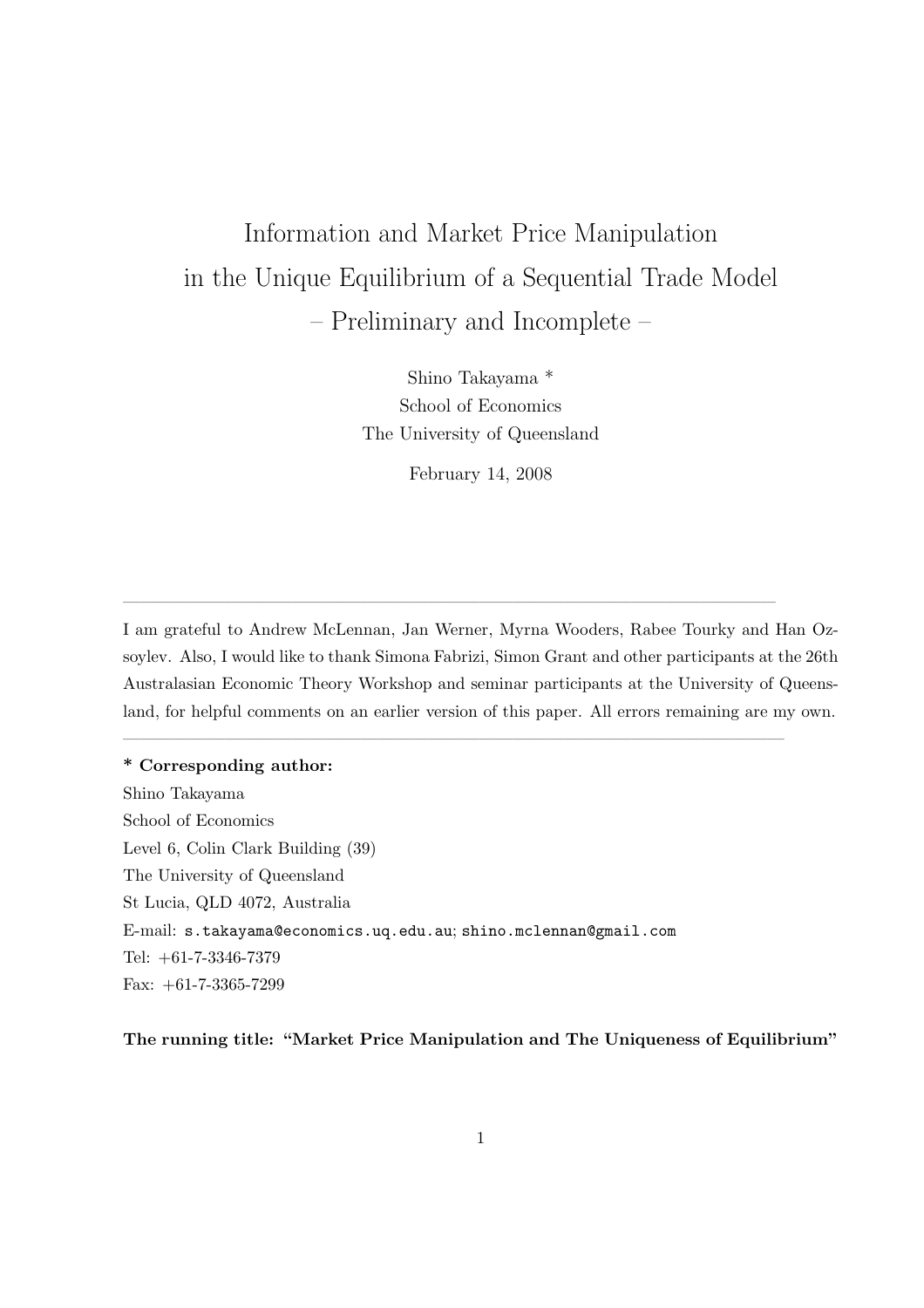Abstract. In asymmetric information models of financial markets, trading behavior imperfectly reveals the private information held by traders. Informed traders who trade dynamically thus have an incentive not only to trade less aggressively but also to manipulate the market by trading in the wrong direction, undertaking short-term losses to confuse the market and then recouping the losses in the future. Manipulation by an informed trader has been a difficult issue in the literature of market microstructure theory. The contribution to the literature is to prove the uniqueness of equilibrium and characterize it.

Key Words: Market microstructure; Market Price Manipulation; Price Formation; Information asymmetry; Sequential Trade; Bid-Ask Spreads JEL Classification Numbers: D82, G12.

# 1 Introduction

This paper studies how stock price manipulation affects the price formation process and information transmission process into a market. In asymmetric information models of financial markets, trading behavior imperfectly reveals the private information held by traders. Back and Baruch (2004) study the equivalence of the two standard reference frameworks in the market microstructure theory: the continuous auction framework, first developed by Kyle (1985) and the sequential trade framework, proposed by Glosten and Milgrom (1985), and show that the equilibrium of the Glosten-Milgrom model is approximately the same as the equilibrium of the Kyle model, when the trade size is small and uninformed trades arrive frequently. They conclude that the continuoustime Kyle model is more tractable than the Glosten-Milgrom model, although most markets are organized as in the sequential trade models. This paper studies the discrete time version of the sequential trade model in Back and Baruch (2004), proves the uniqueness of equilibrium and characterizes it.

This paper considers markets where a risky asset is traded between a market maker who represents a competitive market, strategic informed traders and liquidity traders. There are two types of informed traders. In the beginning of the whole game, nature chooses the liquidation value of the risky asset and tells the informed trader who trade dynamically. With a certain probability the liquidity traders arrive in the market and trade with the market maker for their exogenous liquidity needs. Given the prices that the market maker posts, the dynamic informed trader optimizes his decision over the actions of sell or buy and his optimal strategy chooses the probability distribution over the actions. The market maker updates his belief based on the past trades that he received and posts bid and ask prices, which reflect his expected value of the asset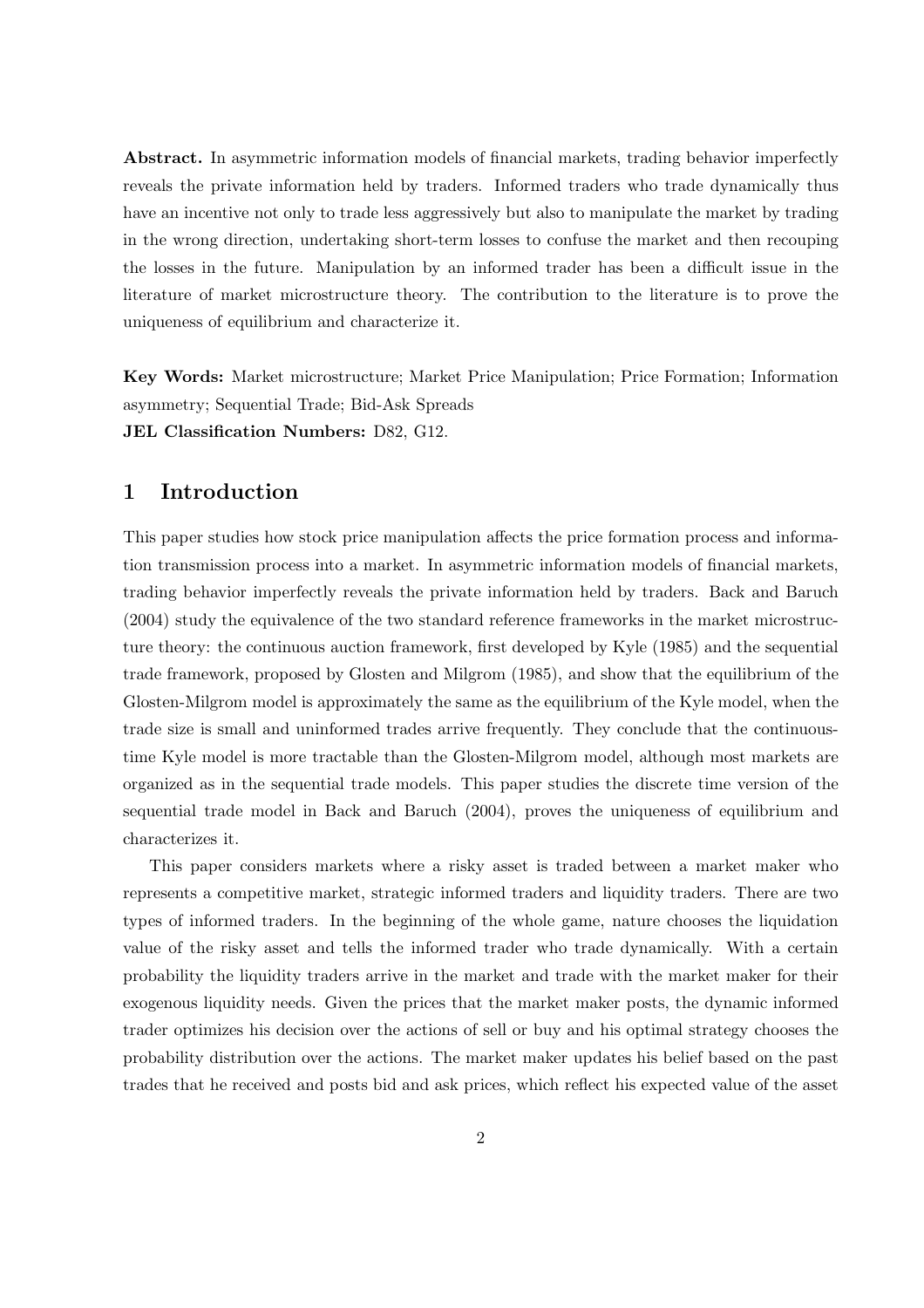conditional on the sequence of past trades, in equilibrium. Within this framework, we consider a price manipulation defined as trading against information, which means a round-trip trade in equilibrium, because the informed trader once sells/buys against his information and later on buys/sells to recoup the loss.

The main contribution of this paper is to prove the uniqueness of equilibrium and characterize it in the dynamic trading version of the Glosten-Milgrom model. In the original Glosten-Milgrom model, manipulation does not occur because traders can trade only once. In the current paper, the informed trader trade dynamically and in this sense, this paper extends the Glosten-Milgrom model to a dynamic setting. In another aspect, this paper proves the uniqueness of equilibrium which Back and Baruch (2004) assume in their analysis. This paper adds to the literature that brings the canonical model to a dynamics setting and analyzes the equilibrium.

As we can see from the fact that a lot of research has been done by applying the two frameworks, both of the Kyle model and the Glosten-Milgrom model are sufficiently simple and wellbehaved that they easily lend themselves to analysis of policy issues and empirical tests.<sup>1</sup> However, neither of them included the possibility of manipulation. In the original Glosten-Milgrom model (see in Glosten and Milgrom (1985)), manipulation does not occur because traders can trade only once. In the Kyle model (see in Kyle (1985)), the informed trader's strategy is monotonic in the sense that he buys the asset when the asset is undervalued given his information and vice versa. Therefore, manipulation is ruled out.

There have been increasing interests in the informed trader's dynamic strategy and market systems. Among others, Brunnermeier and Pedersen (2005) considered dynamic strategic behavior of large traders and show the well-known phenomena, "overshooting"occurs in equilibrium. Back and Baruch (2007) analyzed different market systems by allowing the informed trader's to trade continuously within the Glosten-Milgrom framework. Parlour (1998) presented a one-tick dynamic model of a limit order market and addressed the optimality of different order systems.

A number of authors have considered the definition and possibility of manipulation. The literature started with manipulation by uninformed traders rather than informed traders. Allen and Gale (1992) propose a classification scheme for models of manipulation. They also provide a model of strategic trading in which some equilibria involve manipulation. Using the classification scheme proposed by Allen and Gale (1992), both our model and their model are examples of pure trade-based manipulation, where the informed trader does not announce any information (information-based manipulation) or take any actions (action-based manipulation), except for those that involve trading the asset. Allen and Gorton (1992) also consider a model of pure

<sup>&</sup>lt;sup>1</sup>See Madhavan (2000) and Biais and Spatt (2005) extensive surveys of the literature.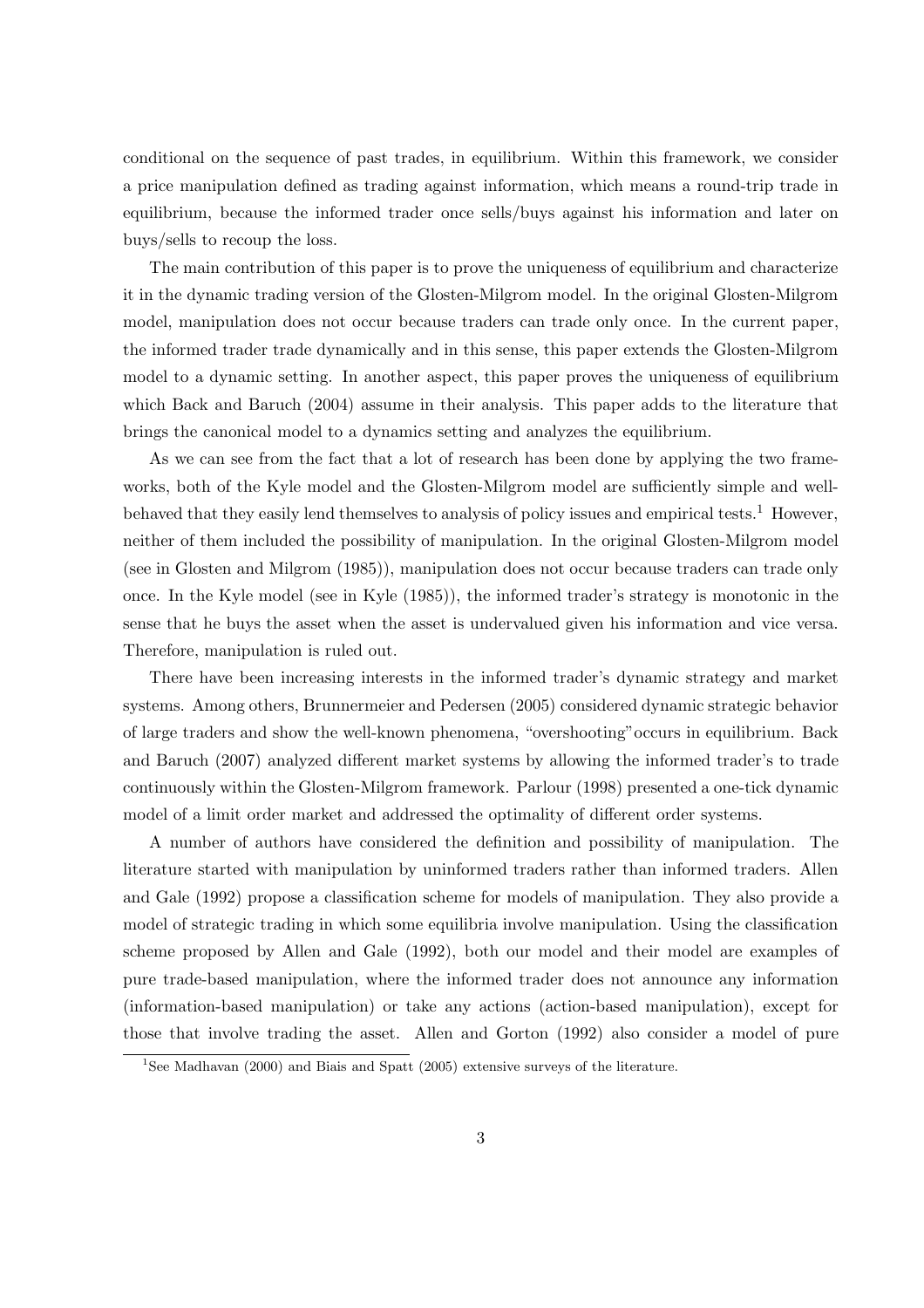trade-based uninformed manipulation in which an asymmetry in buys and sells in noise traders trades creates the possibility of manipulation. In every equilibrium of their model, the uninformed manipulator makes zero profits. Jarrow (1992) formulates sufficient conditions for manipulation to be unprofitable. These sufficient conditions are properties of the reduced-form price function.

The first paper that showed manipulation by the informed trader within the discrete-time Glosten-Milgrom framework is Chakraborty and Yilmaz (2004). They show that when the market faces uncertainty about the existence of informed traders in the market and when there are a large number of trading periods, long-lived informed traders will manipulate in every equilibrium. Takayama (2007) provided the lower bound of the number of trading periods for the existence of manipulation in equilibrium. Brunnermeier (2005) considered manipulation in a Kyle-type of market order model. Huberman and Stanzl (2004) study sufficient conditions for the absence of price manipulation. Empirically, Aggarwal and Wu (2006) presented some evidence on stock manipulation in the United States and analyzed price impacts and manipulation in a stock market. Dynamic trading and the effects on price have been an important issue in the literature.

The paper is organized as follows. The second section presents the model. The third section proves the uniqueness of equilibrium. The forth section concludes.

## 2 The Model

The model in this paper is basically a discrete-time version of Back and Baruch (2004) except that unlike their model, the terminal period is deterministic. Our model is also very similar to Chakraborty and Yilmaz (2004), except here liquidity traders randomly arrive in the stream of informed trading. In this section, we set out a discrete time, sequential trade model of market making. Individuals trade a single risky asset and money with a market maker. Because the market maker is competitive and risk-neutral, these prices are the expected value of the asset conditional on his information at the time of trade.

Trades occur for finitely many periods, denoted by  $t = 1, 2, \cdots, T$ . Each interval of time accommodates one trade. There is a risky stock and a numeraire in terms of which the stock price is quoted. The terminal value of the risky stock, denoted by  $\tilde{v}$ , is a random variable, which can take the value 0 or 1. The risk-free interest rate is assumed to be zero.

There are two kinds of orders available to traders: sell or buy. Let  $A = \{S, B\}$  where S denotes sell order and B denotes buy order. Let  $\Delta(A)$  denote the set of probability distributions on A. Let  $h_t$  denote the order that the market maker receives in period t, i.e.  $h_t$  is the realized order in period t.

There are three classes of risk-neutral market participants: a competitive market maker, an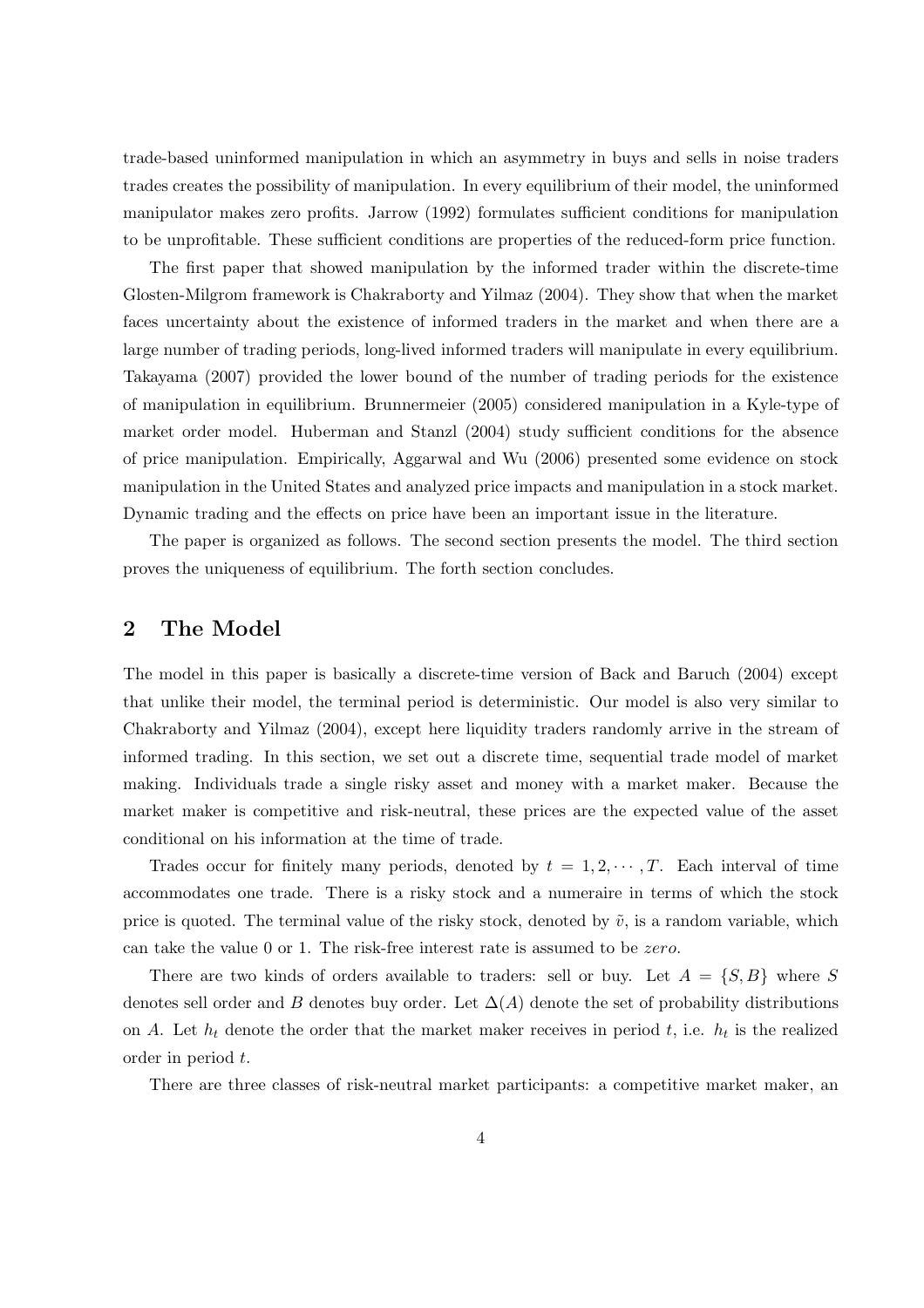informed trader and a liquidity trader. Trade arises from both informed traders (those who have seen a signal) and uninformed traders. The type of the trader arriving in period  $t$  is determined by a random variable  $\tilde{\tau}_t$ , which takes values from the set  $\{i, l\}$ . The letters i and l respectively denote the informed type and the liquidity type. The random variables  $\{\tilde{\theta}_t : t = 1, ...T\}$  are i.i.d. across the periods 1, ..., T and satisfy  $Pr(\tilde{\tau}_t = i) = \mu$ . If the trader's type in period t is l, then the demand in that period is determined by the random variable  $\tilde{Q}_t$ , which takes values from A. The random variables  $\{\tilde{Q}_t: t = 1, ..., T\}$  are i.i.d. and satisfy  $Pr(\tilde{Q}_t = a) = \gamma(a) > 0$  for each  $a \in A$ . For the simplicity of notation, we will write  $\gamma(B) = \gamma$  and then  $\gamma(S) = 1 - \gamma$ . Also, for any given period t, the random variables  $\tilde{\tau}_t$ ,  $\tilde{Q}_t$ ,  $\tilde{v}$  are mutually independent.

The private information or type of the trader is determined by a random variable  $\tilde{\theta} \in \Theta =$  $\{0,1\}$ . When  $\theta = 0$ , the trader is informed and knows that the value of the asset is low,  $v = 0$ . We call this type of trader "low-type" and denote him by L. When  $\theta = 1$ , the trader is informed and knows that the value of the asset is high,  $v = 1$ . We call this type of trader "high-type" and denote him by H. Let  $N = \{H, L\}$ . Only one type of trader is actually chosen by nature to trade for any given play of the game.

Next we describe the details with regard to market maker's pricing strategy and informed traders' trading strategy. To that end, we first need to introduce some notation. First, we set out the space of all possible trading orders. When the traders choose their orders and the market maker posts the bid and ask prices in period  $t$ , they know the entire history until and including period  $t-1$ . A period-t history  $h^t := (h_1, ..., h_t)$  is the sequence of realized orders for periods up until  $t + 1$ . The space of all possible period-t histories,  $t \geq 1$ , is denoted by  $H^t := A \times \cdots \times A$  ${t}$   ${times}$ t times , and  $h^t$  is taken to be the generic element of  $H^t$ . For notational convenience, we let  $h^0 = \emptyset$ .

Knowledge of the game structure and of the parameters of the joint distribution of the traders' state variables is common to all market participants. In each period, market makers post bid and ask prices, equal to the expected value of the asset conditional on the observed history of trades. The trader trades at those prices. Trading happens for finitely many successive periods after which all private information is revealed.

We consider the following game: In the beginning of the whole game, Nature chooses  $v$  which is a realization of the risky asset's value. Then, in the beginning of each trading period, with probability  $\mu$ , an informed trader of type  $\theta$  will be chosen and with probability  $1-\mu$ , an informed trader will not be chosen. The timing structure of the trading game is as follows:

1. In period 0, nature chooses the realization  $v \in \{0,1\}$  of the risky asset payoff  $\tilde{v}$  and the type of the trader  $\theta$ . The informed trader observes  $\theta$ .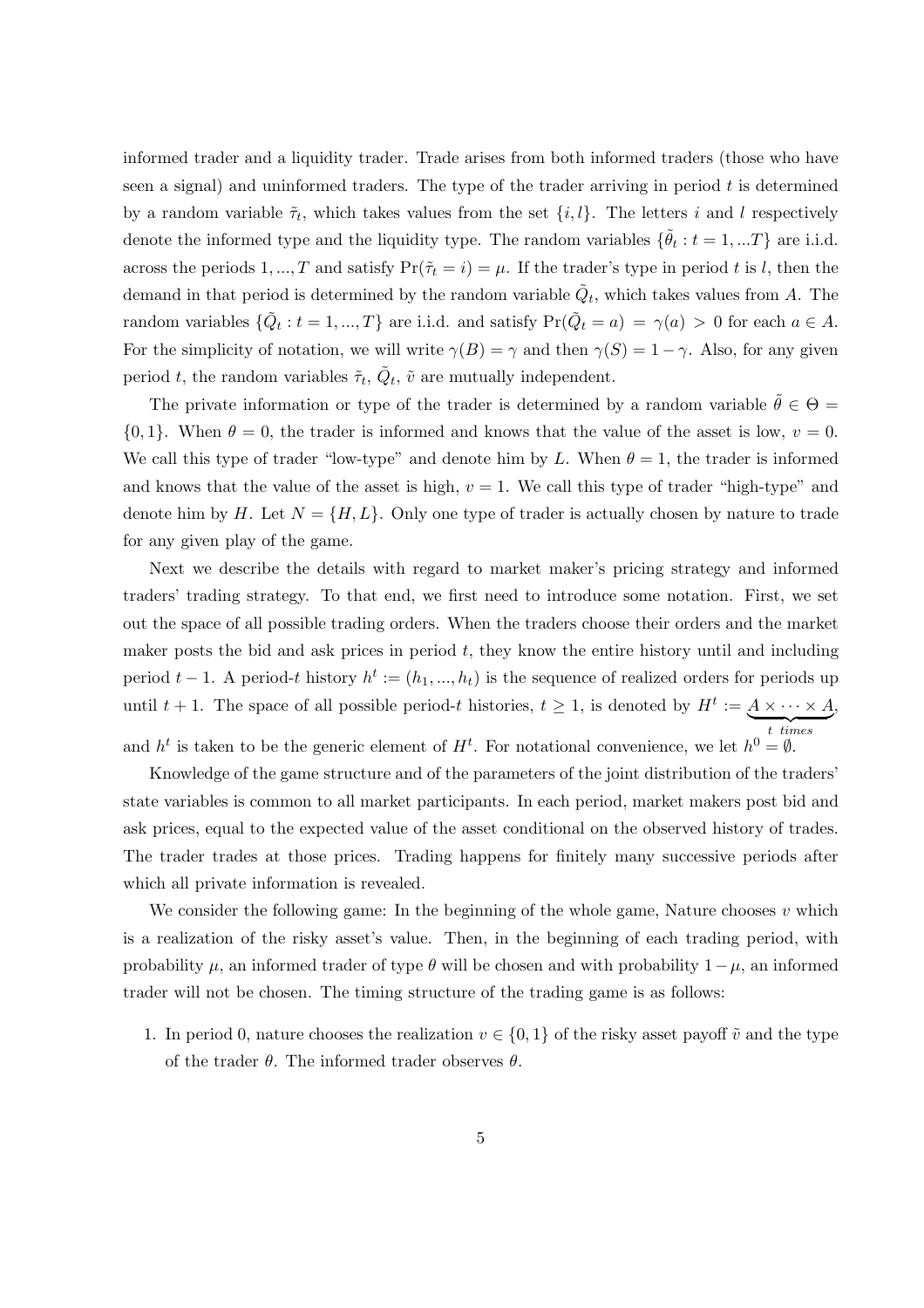- 2. In successive periods, indexed by  $t = 1, ..., T$ , having observed the realized trades in periods  $1, \ldots, t-1$ , the competitive market maker posts bid and ask prices. Nature chooses a trader (either a dynamic informed trader or a liquidity trader) and the trader learns market maker's price quote.
- 3. If the trader is informed, he takes the profit-maximizing quote. If the trader is a liquidity trader, he trades according to his liquidity needs. In the end of each trading period, payoff is made to each trader.
- 4. In period T, the realization of  $v$  is publicly disclosed.

A price rule, specifying bid and ask prices that will be posted by the market makers in the beginning of period t, is defined as a function  $p_t : \bigcup_{t=1}^{T-1} H^t \times [\Delta(A)]^2 \to [0,1]^2$  with  $p_t = (\beta_t, \alpha_t)$ . For each type of the trader, a trading strategy specifies a probability distribution over trades in period  $t + 1$  with respect to the bid and ask prices  $p_{t+1}$  posted in period  $t + 1$ . A strategy for the trader is defined as a function  $\sigma_n$ :  $\bigcup_{t=1}^{T-1} H^t \to \Delta(A)$ . For each  $n \in N = \{H, L\}$  and  $a \in A = \{B, S\}, \sigma_{na}(h^t)$  be the probability that  $\sigma_n$  assigns to action a after history  $h^t$ . That is,  $\sigma_{HS}(h^t)$  denotes the probability that the high-type assigns to selling conditional on history  $h^t$ .

To determine bid and ask prices to be posted in period  $t$ , the market maker updates his prior conditional on the arrival of an order of the relevant type. Let  $b: \bigcup_{t=1}^{T-1} H^t \to \Delta({0, 1})$  be the market maker's prior belief at the beginning of period  $t$  that the risky asset's value is high conditional on history  $h^{t-1}$ . The belief is updated through Bayes' rule; that is, for all  $a \in A$ ,

$$
b(h^{t-1}, h_t = a) := \Pr(\tilde{v} = 1 | h^{t-1}, h_t = a)
$$
  
= 
$$
\frac{[\mu \sigma_{Ha}^t(h^{t-1}) + (1 - \mu)\gamma]b_t(h^{t-1})}{(1 - \mu)\gamma + \mu \sigma_{Ha}^t(h^{t-1})b_t(h^{t-1}) + \mu \sigma_{La}^t(h^{t-1})(1 - b(h^{t-1}))}.
$$
 (1)

**Definition 1** A high-type informed trader's strategy is optimal after history  $h^t$  if it prescribes a probability distribution  $\sigma_H^* \in \Delta(A)$  over  $a \in A$  such that

$$
\sigma_H^* \in \arg\max_{\sigma_H \in \Delta(A)} \sum_{s=t}^T \left[ \sigma_{HB} [1 - \alpha_s(b(h^s))] - \sigma_{HS} [1 - \beta_s(b(h^s))] \right]. \tag{2}
$$

**Definition 2** Similarly, a low-type informed trader's strategy is optimal after history  $h^t$  if it prescribes a probability distribution  $\sigma_L^* \in \Delta(A)$  over  $a \in A$  such that

$$
\sigma_L^* \in \arg\max_{\sigma_L \in \Delta(A)} \sum_{s=t}^T \left[ -\sigma_{LB}\alpha_s(b(h^s)) + \sigma_{HS}\beta_s(b(h^s)) \right]. \tag{3}
$$

Next we define an equilibrium for our economy: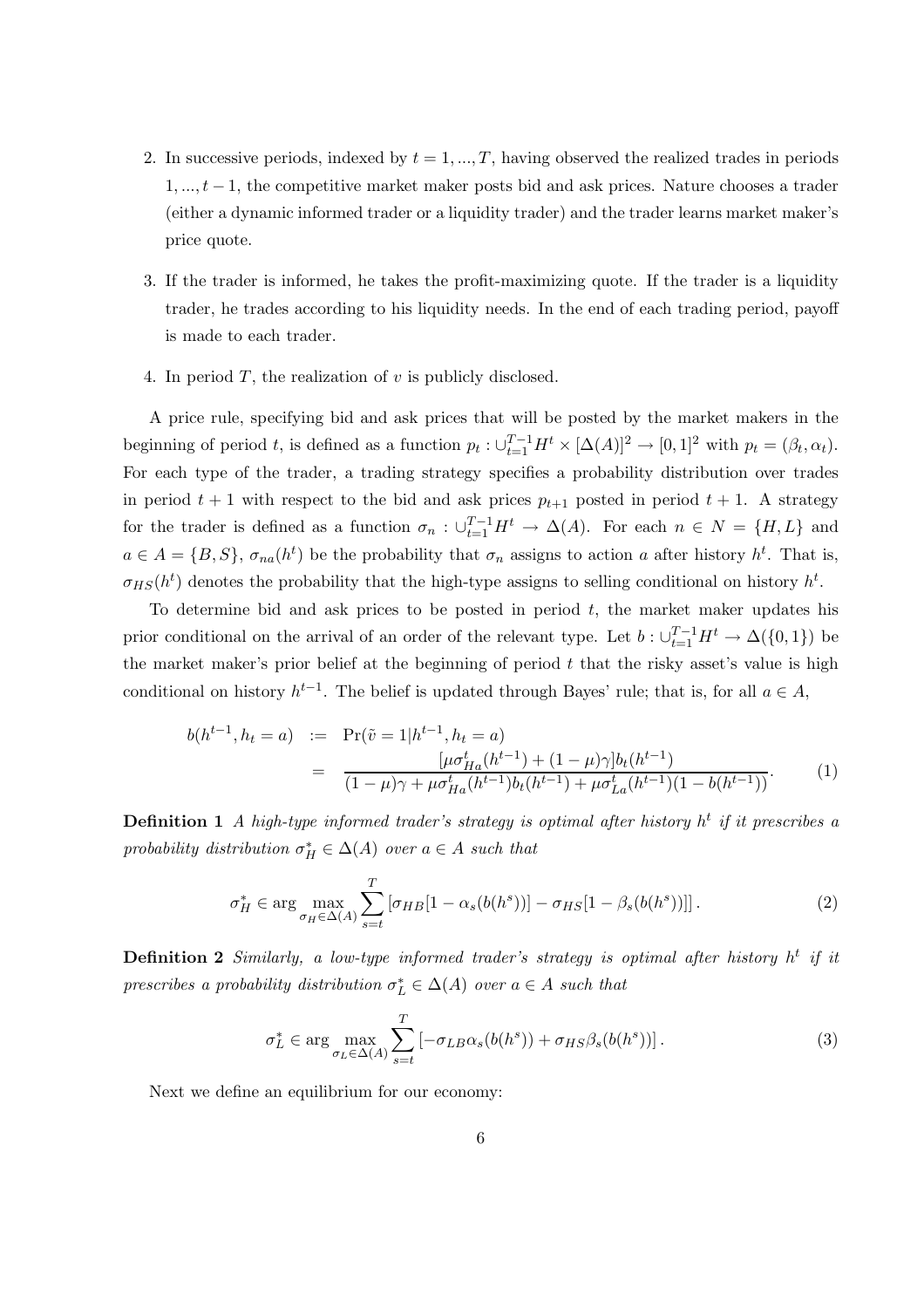**Definition 3** An equilibrium consists of a pair of bid and ask prices  $\{p_t^* = (\beta_t^*, \alpha_t^*)\}_{t \in \{1, \cdots, T\}}$ , and informed traders' strategies  $\sigma^* = (\sigma_L^*, \sigma_H^*)$  such that for all  $t \in \{1, \cdots, T\}$  and for all  $h^{t-1} \in$  $\cup_{t=1}^{T-1} H^t$ ,

- (P1) the pair of bid and ask prices  $p_t^*$  satisfies the zero-profit condition with respect to the market maker's posterior belief:  $\alpha_t^*(b(h^{t-1}), \sigma^*) = E[v|h^{t-1}, h_t = B]$ , and  $\beta_t^*(b(h^{t-1}), \sigma^*) =$  $E[v|h^{t-1}, h_t = S];$
- (P2) informed traders' strategies  $\sigma_H^*$  and  $\sigma_L^*$  are optimal given the pair of bid and ask prices  $p_t^*$ ;
- (B) the pair of bid and ask prices  $p_t^* = (\beta_t^*, \alpha_t^*)$  satisfies Bayes rule (1).

Therefore, in equilibrium, the following holds: for all  $t \in \{1, \dots, T\}$  and for all  $h^{t-1} \in \bigcup_{t=1}^{T-1} H^t$ ,

$$
\beta_t^*(b(h_{t-1}), \sigma^*) = \frac{[\mu \sigma_{HS}^* + (1 - \mu)(1 - \gamma)]b(h_{t-1})}{(1 - \mu)(1 - \gamma) + \mu \sigma_{HS}^* b(h_{t-1}) + \mu \sigma_{LS}^*(1 - b(h_{t-1}))},\tag{4}
$$

and

$$
\alpha_t^*(b(h_{t-1}), \sigma^*) = \frac{[\mu \sigma_{HB}^* + (1 - \mu)\gamma]b(h_{t-1})}{(1 - \mu)\gamma + \mu \sigma_{HB}^* b(h_{t-1}) + \mu \sigma_{LB}^*(1 - b(h_{t-1}))}.
$$
\n(5)

Now, we define a manipulative strategy. We say that a strategy is manipulative if it involves the informed trader undertaking a trade in any period that yields a strictly negative short-term profit. If this occurs in equilibrium, the it means that manipulation enables the informed trader to recoup the short-term losses.

**Definition 4** Given a pair of bid and ask prices  $p_t$  for some  $t \in \{1, \cdots, T\}$  and a history  $h_{t-1} \in$ H, a strategy  $\sigma_n$  is called manipulative in period t for the high type if  $\sigma_{HS}(h_{t-1}) > 0$ ; or for the low type if  $\sigma_{LB}(h_{t-1}) > 0$ .

This is the same definition with one in Chakraborty and Yilmaz (2004). Back and Baruch (2004) used the term "bluffing," instead. Basically, we call the situation where the informed trader takes totally mixed strategy, "price manipulation." If totally mixed strategy is taken, the informed trader's strategy assigns strictly positive probability to the order against their information. Now, first we prove the existence of equilibrium.

Theorem 1 An equilibrium exists.

**Proof:** Found in the Appendix.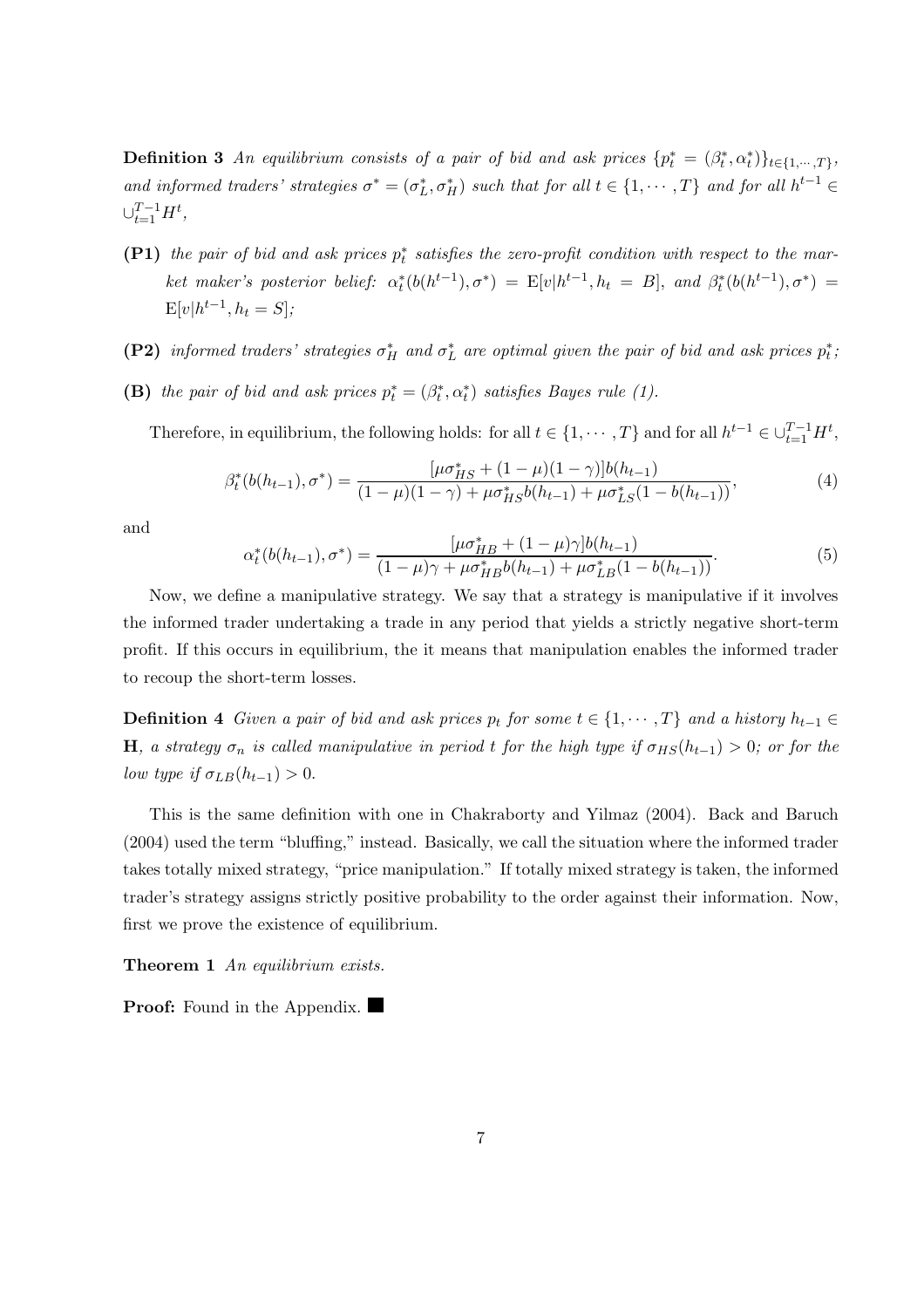# 3 The Uniqueness of Equilibrium

By Theorem 1, we know that for each period  $t$ , there exists an equilibrium strategy which maximizes the continuation value of the game. In this section, we are going to prove that there exists a unique equilibrium in this model. In order to keep a notation simple, we will eliminate the expression of history  $h^t$  and consider a two-period sub-model. Now, let  $W_H$  and  $W_L$  represent the current value of the game for both traders. Let  $V_H$  and  $V_L$  represent the continuation value of the remainder of the game for both traders. For example, for arbitrary t,  $W_H = V_H^t$  and  $V_H = V_H^{t+1}$ . Let  $\sigma_H$  and  $\sigma_L$ , both in  $\Delta(A)$  denote the mixed strategies for both traders in equilibrium. In this section, for the simplicity of notation, we will write  $\alpha = \alpha_t$  and  $\beta = \beta_t$ .

For the simplicity of notation, let:

$$
f_H = \gamma (1 - \mu) + \mu \sigma_{HB} \tag{6}
$$

and

$$
f_L = \gamma (1 - \mu) + \mu \sigma_{LB}.\tag{7}
$$

Then,  $f_H$  denotes the probability that buy order arrives when the state is high and  $f_L$  denotes the probability that buy order arrives when the state is low. Note that although we will not write ∗ for all variables, we will study all variables in equilibrium in this section.

In order to prove the uniqueness result, we will provide a sequence of lemmata, propositions and corollaries. Each of the results characterizes the equilibrium. The first step for the uniqueness result is to prove the unique existence of equilibrium supposing the monotonicity and convexity of  $V_L$  and  $V_H$  in terms of market maker's belief. In other words, we will prove that if monotonic and convex value functions exist in the next period, then in the current period equilibrium strategy profile exists uniquely. Then, we will prove that if the equilibrium strategy exists uniquely in the current period, then  $W_L$  and  $W_H$  are monotonic and convex, and as a result, we will show that equilibrium exists uniquely for the whole game by mathematical induction.

To begin with, we will consider the equilibrium properties of bid and ask prices and the informed trader's strategy. The following two lemmata characterize those.

**Lemma 1** Fix a history  $h^t$  arbitrarily and suppose that  $b = b(h^t)$ . Suppose that  $\sigma = (\sigma_H, \sigma_L)$ is an equilibrium strategy profile. Suppose that  $V_H$  is monotonically decreasing in the market maker's prior b and that  $V_L$  is monotonically increasing in b. Then, in equilibrium bid-ask spread is strictly positive in  $b \in (0,1)$ ; that is  $\alpha(b,\sigma) < \beta(b,\sigma)$ .

#### Proof:

On the contrary, suppose that for some b, bid-ask spread is negative. That is,  $\alpha(b, \sigma) \leq \beta(b, \sigma)$ .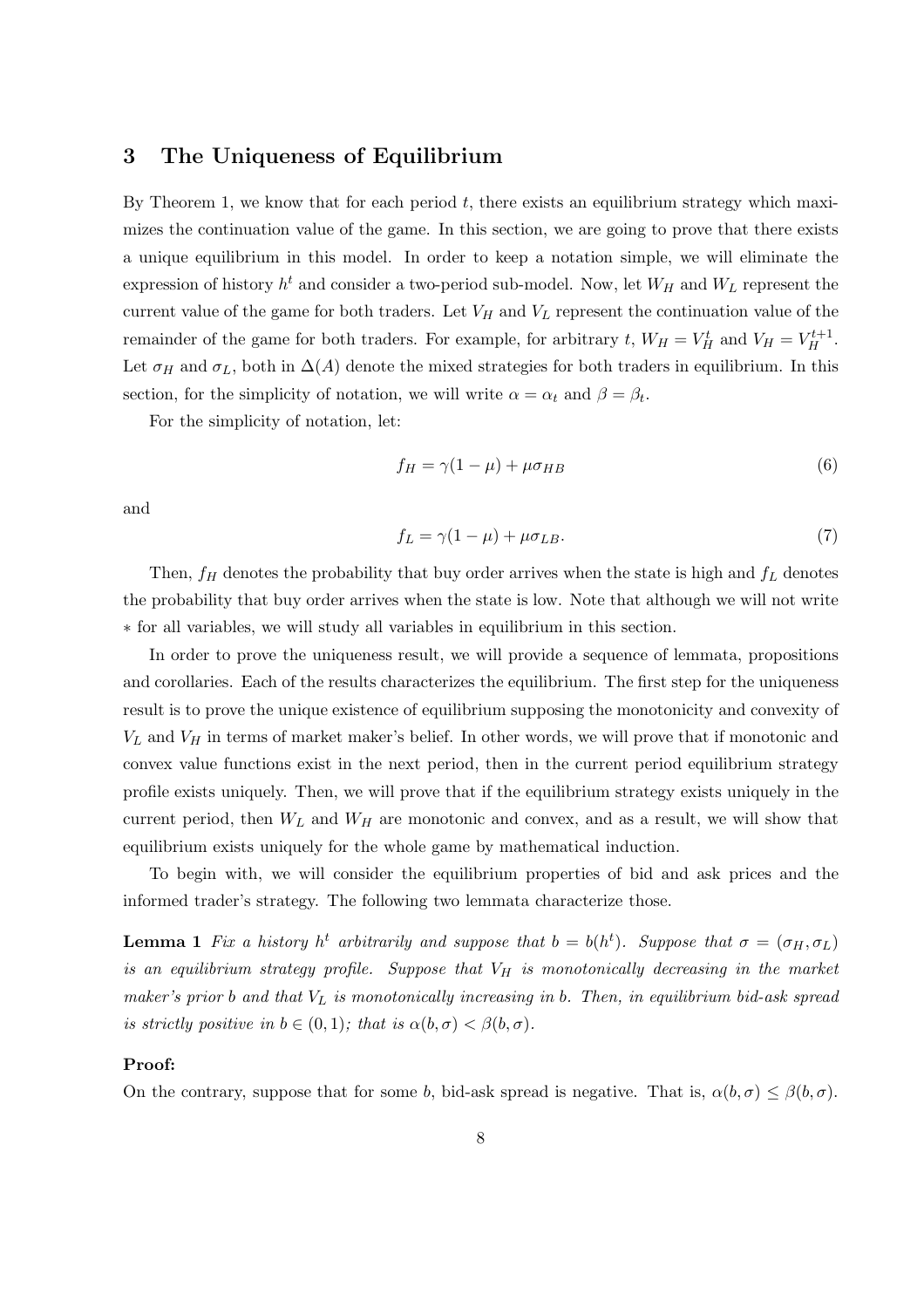Then, we have:

$$
1 - \alpha(b, \sigma) + V_H(\alpha(b, \sigma)) > \beta(b, \sigma) - 1 + V_H(\beta(b, \sigma)); \tag{8}
$$

$$
-\alpha(b) + V_L(\alpha(b, \sigma)) \quad < \quad \beta(b) + V_L(\beta(b, \sigma)). \tag{9}
$$

Suppose that  $\sigma_H$  and  $\sigma_L$  are equilibrium strategies for each type. Then, in equilibrium  $\sigma_{HB} = 1$ and  $\sigma_{LB} = 0$ . Then, by Bayes rule,

$$
\alpha(b,\sigma) = \frac{[\mu + (1-\mu)\gamma]b}{(1-\mu)\gamma + \mu b};\tag{10}
$$

$$
\beta(b,\sigma) = \frac{(1-\mu)(1-\gamma)b}{(1-\mu)(1-\gamma)+\mu(1-b)}.\tag{11}
$$

Therefore, we have:

$$
\alpha(b,\sigma) > b > \beta(b,\sigma),\tag{12}
$$

which contradicts with our assumption.

**Lemma 2** Fix a history  $h^t$  arbitrarily and suppose that  $b = b(h^t)$ . Suppose that  $V_H$  is monotonically decreasing in the market maker's prior  $b$  and that  $V_L$  is monotonically increasing in  $b$ . Suppose that  $\sigma = (\sigma_H, \sigma_L)$  is an equilibrium strategy profile. We have  $\alpha(b, \sigma) \geq b$  if and only if  $\sigma_{HB} \geq \sigma_{LB}$ . Moreover, we have  $\beta(b,\sigma) \leq b$  if and only if  $\sigma_{HS} \leq \sigma_{LS}$ .

**Proof:** By Bayes rule, we can obtain the result.

Lemma 1 states that in equilibrium, there is no possibility for arbitrage. Lemma 2 states that the high-type buys with a higher probability than the low-type and the low-type sells with a higher probability than the high-type. The following two corollaries are immediate from those two lemmata.

**Corollary 1** Fix a history  $h^t$  arbitrarily and suppose that  $b = b(h^t)$ . Suppose that  $V_H$  is monotonically decreasing in the market maker's prior  $b$  and that  $V_L$  is monotonically increasing in  $b$ . In equilibrium, we have:  $\alpha(b,\sigma) \geq b \geq \beta(b,\sigma)$ , with one of the two inequalities strict.

**Proof:** By Lemma 1, the result follows.

**Corollary 2** Fix a history  $h^t$  arbitrarily and suppose that  $b = b(h^t)$ . Suppose that  $V_H$  is monotonically decreasing in the market maker's prior  $b$  and that  $V_L$  is monotonically increasing in  $b$ . Suppose that  $\sigma = (\sigma_H, \sigma_L)$  is an equilibrium strategy profile. In equilibrium, we have:  $\sigma_{HB} > \sigma_{LB}$ and  $\sigma_{HS} < \sigma_{LS}$ .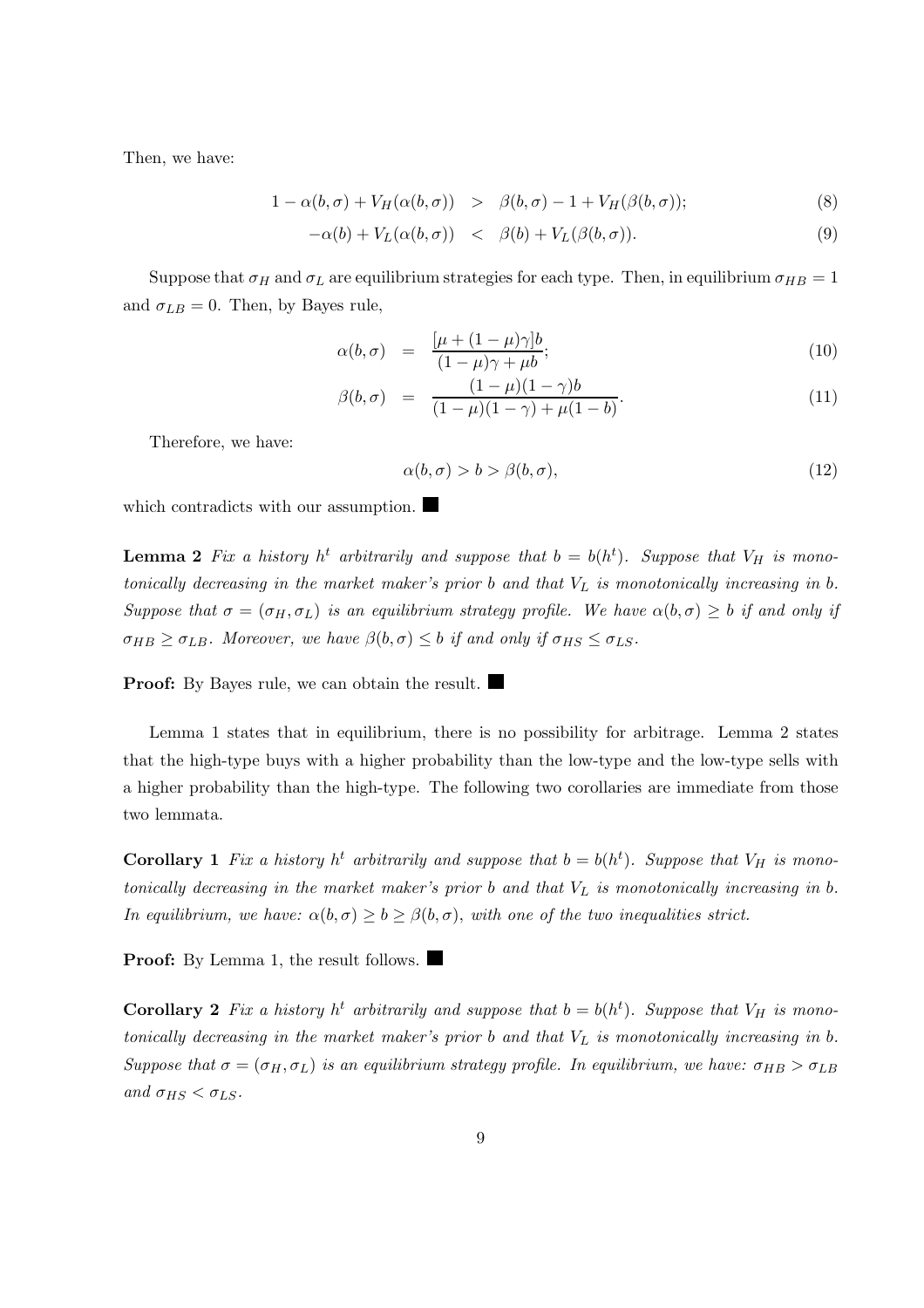**Proof:** By Corollary 1 and Lemma 2, the result follows.

By Corollary 2, we know that in equilibrium, the high-type would not sell with the probability 1 and the low-type would not buy with the probability 1. That means, even if they mix, they would not trade completely in the opposite direction against their information. That leads to the following lemma.

**Lemma 3** Fix a history  $h^t$  arbitrarily and suppose that  $b = b(h^t)$ . Suppose that  $V_H$  is monotonically decreasing in the market maker's prior  $b$  and that  $V_L$  is monotonically increasing in  $b$ . Suppose that  $\sigma = (\sigma_H, \sigma_L)$  is an equilibrium strategy profile when the belief is b. The followings hold:

$$
W_H(b) = 1 - \alpha(b, \sigma) + V_H(\alpha(b, \sigma))
$$
  
\n
$$
\geq \beta(b, \sigma) - 1 + V_H(\beta(b, \sigma)),
$$

and

$$
W_L(b) = \beta(b, \sigma) + V_L(\beta(b, \sigma))
$$
  
 
$$
\geq -\alpha(b, \sigma) + V_L(\alpha(b, \sigma)).
$$

**Proof:** By Corollary 2, we know that in equilibrium,  $\sigma_{HB} > 0$  and  $\sigma_{LS} > 0$ . Therefore, the results follow.

Now we turn our attention to the relationship of bid or ask prices between two different beliefs. The following lemma explains this relationship and says that when we compare two equilibrium ask or bid prices corresponding to the two different beliefs, an equilibrium ask or bid price corresponding to a higher belief is higher than the other. For the simplicity of notation, in what follows we will write:  $\Gamma_B = (1 - \mu)\gamma$  and  $\Gamma_S = (1 - \mu)(1 - \gamma)$ .

**Lemma 4** Fix a history  $h^t$  arbitrarily and suppose that  $b = b(h^t)$ . Suppose that  $\sigma = (\sigma_H, \sigma_L)$  is an equilibrium strategy profile when the belief is b and  $\sigma' = (\sigma'_H, \sigma'_L)$  is an equilibrium strategy profile when the belief is  $b - \epsilon$ . For every b and sufficiently small  $\epsilon$ , the followings hold:

$$
\alpha(b,\sigma) - \alpha(b-\epsilon,\sigma') > 0; \tag{13}
$$

and

$$
\beta(b,\sigma) - \beta(b-\epsilon,\sigma') > 0. \tag{14}
$$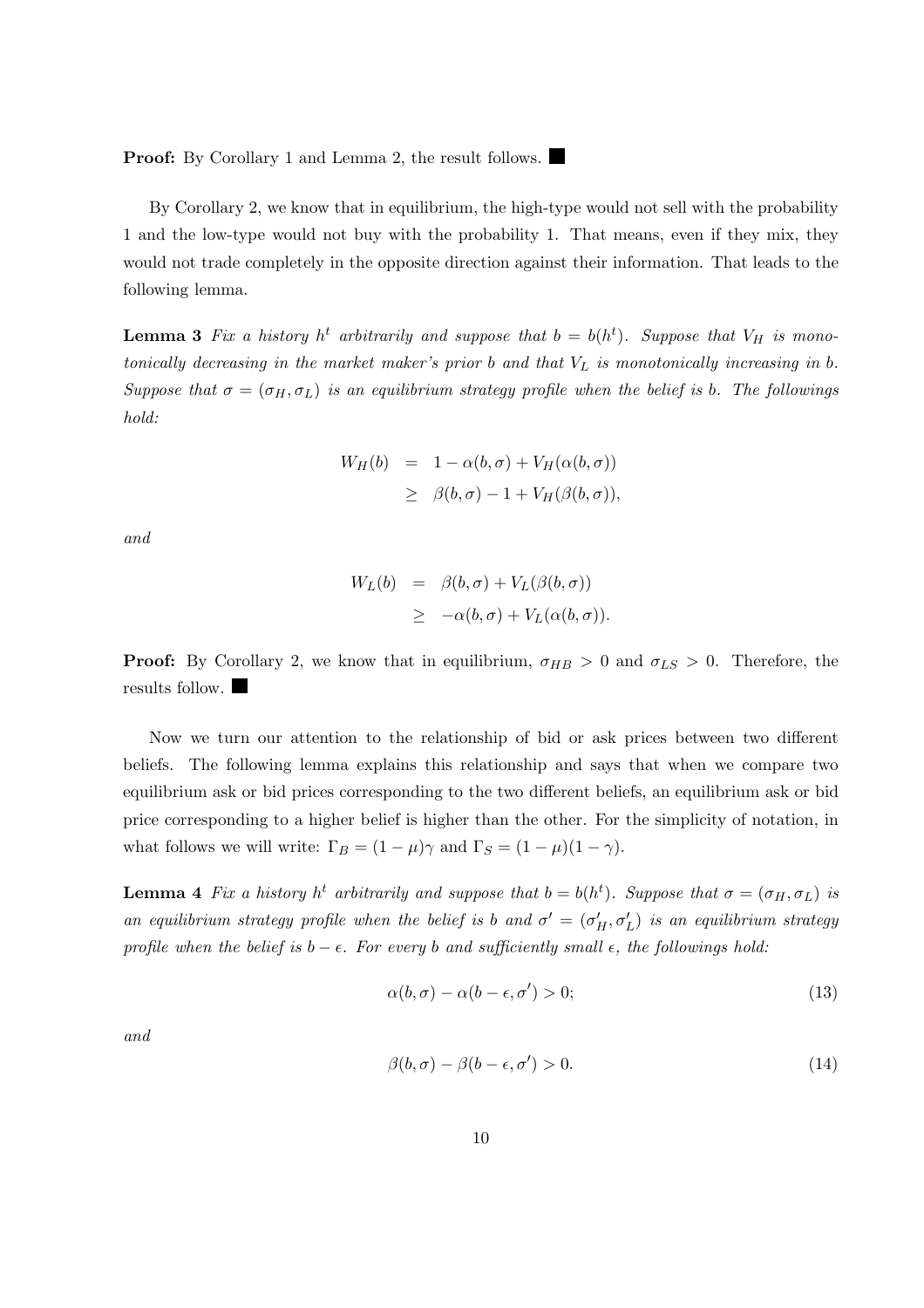## Proof:

Since [0, 1] is a perfect set, for each point  $b \in [0,1]$  we can take a sequence  $b^k \to b$  as  $k \to \infty$ , and also equilibrium strategies associated with each belief,  $\sigma_{HB}^k \to \sigma_{HB}$  and  $\sigma_{LB}^k \to \sigma_{LB}$  with  $\sigma^k = (\sigma_H^k, \sigma_L^k) \in BR(\sigma_H^k, \sigma_L^k)$  and  $(\sigma_H, \sigma_L) \in BR(\sigma_H, \sigma_L)$ . Then, corresponding to each belief  $b^k$ , and the equilibrium strategies  $(\sigma_H^k, \sigma_L^k)$ , by Bayes rule, there is a sequence of ask prices which we denote by  $\alpha(b^k)$ . Notice that we have:  $\alpha(b^k, \sigma^k) \to \alpha(b, \sigma)$  as  $k \to \infty$ . Then, we have:

$$
\frac{\alpha(b^k, \sigma^k) - \alpha(b, \sigma)}{b^k - b}
$$
\n
$$
= \frac{\Gamma_B^2(b^k - b) + \mu \Gamma_B(b^k(1 - b)(\sigma_{HB}^k + \sigma_{LB}) - b(1 - b^k)(\sigma_{HB} + \sigma_{LB}^k))}{(b^k - b)[\Gamma_B + \mu b \sigma_{HB} + \mu(1 - b)\sigma_{LB}][\Gamma_B + \mu b^k \sigma_{HB}^k + \mu(1 - b^k)\sigma_{LB}^k]} + \frac{\mu^2(b^k(1 - b)\sigma_{HB}^k \sigma_{LB} - b(1 - b^k)\sigma_{HB} \sigma_{LB}^k)}{(b^k - b)[\Gamma_B + \mu b \sigma_{HB} + \mu(1 - b)\sigma_{LB}][\Gamma_B + \mu b^k \sigma_{HB}^k + \mu(1 - b^k)\sigma_{LB}^k]}. \tag{10.11}
$$

Thus, we obtain:

$$
\lim_{b^k \to b} \frac{\alpha(b^k, \sigma^k) - \alpha(b, \sigma)}{b^k - b} = \frac{\Gamma_B^2 + \mu \Gamma_B(\sigma_{HB} + \sigma_{LB}) + \mu^2 \sigma_{HB} \sigma_{LB}}{[\Gamma_B + \mu b \sigma_{HB} + \mu (1 - b) \sigma_{LB}]^2} \lim_{b^k \to b} \frac{b^k - b}{b^k - b}
$$
\n
$$
= \frac{\Gamma_B^2 + \mu \Gamma_B(\sigma_{HB} + \sigma_{LB}) + \mu^2 \sigma_{HB} \sigma_{LB}}{[\Gamma_B + \mu b \sigma_{HB} + \mu (1 - b) \sigma_{LB}]^2}.
$$

Similarly, for a bid-price,

$$
\frac{\beta(b^k, \sigma^k) - \beta(b, \sigma)}{b^k - b}
$$
\n
$$
= \frac{\Gamma_S^2(b^k - b) + \mu \Gamma_S(b^k(1 - b)(\sigma_{LS}^k + \sigma_{HS}) - b(1 - b^k)(\sigma_{LS} + \sigma_{HS}^k)) + \mu^2(b^k(1 - b)\sigma_{LS}^k \sigma_{HS} - b(1 - b^k)\sigma_{LS} \sigma_{HS}^k)}{(b^k - b)[\Gamma_S + \mu(1 - b)\sigma_{LS} + \mu b \sigma_{HS}][\Gamma_S + \mu(1 - b^k)\sigma_{LS}^k + \mu b^k \sigma_{HS}^k]}.
$$

Therefore, we obtain:

$$
\lim_{b^k \to b} \frac{\beta(b^k, \sigma^k) - \beta(b, \sigma)}{b^k - b} = \frac{\Gamma_S^2 + \mu \Gamma_S(\sigma_{LS} + \sigma_{HS}) + \mu^2 \sigma_{LS} \sigma_{HS}}{[\Gamma_S + \mu b \sigma_{HS} + \mu (1 - b) \sigma_{LS}]^2}.
$$

Thus, we conclude that:  $\lim_{b^k \to b} \frac{\alpha(b^k, \sigma^k) - \alpha(b, \sigma)}{b^k - b}$  $\frac{b^{k}-b}{b^{k}-b}$  and  $\lim_{b^{k}\to b} \frac{\beta(b^{k},\sigma^{k})-\beta(b,\sigma)}{b^{k}-b}$  $\frac{b^r - b^r(b, \sigma)}{b^k - b}$  are greater than zero and the result follows.

Next, we consider the property of the value functions. Manipulation occurs in order to affect the future prices. This effect on price must be related to the future value functions, and otherwise there is no point of taking manipulative strategy. The next two lemmata give a sufficient condition for manipulation to occur.

**Lemma 5** Fix a history  $h^t$  arbitrarily and suppose that  $b = b(h^t)$ . Suppose that  $V_H$  is monotonically decreasing in the market maker's prior  $b$  and that  $V_L$  is monotonically increasing in  $b$ .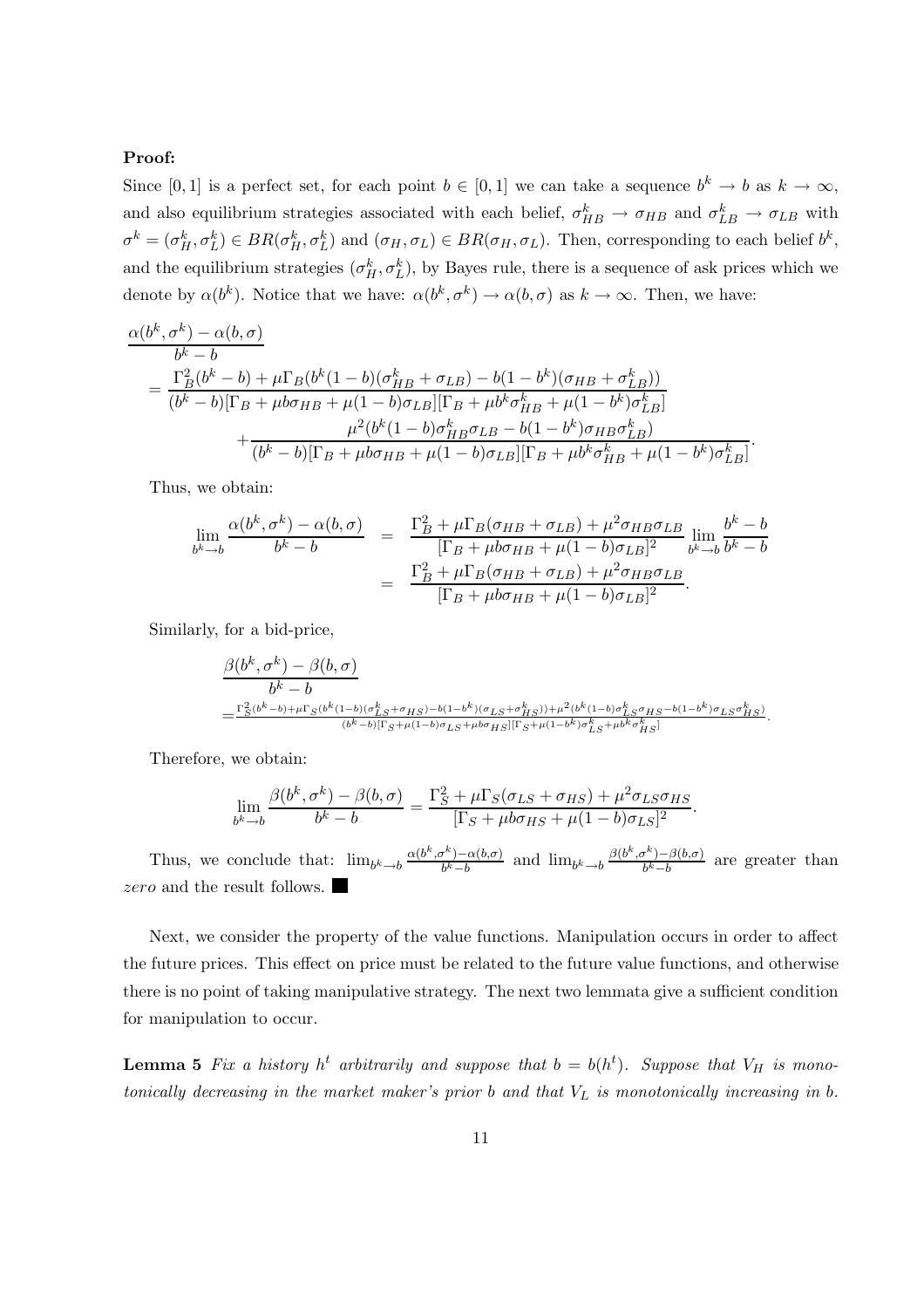Suppose that  $\sigma = (\sigma_H, \sigma_L)$  is an equilibrium strategy profile when the belief is b and  $\sigma' = (\sigma'_H, \sigma'_L)$ is an equilibrium strategy profile when the belief is  $b - \epsilon$ . If the low-type takes a manipulative strategy at b, for a sufficiently small  $\epsilon$  the following holds:

$$
\frac{V_L(\alpha(b,\sigma)) - V_L(\alpha(b-\epsilon,\sigma'))}{\alpha(b,\sigma) - \alpha(b-\epsilon,\sigma')} > 1.
$$
\n(15)

On the other hand, suppose that  $\sigma = (\sigma_H, \sigma_L)$  is an equilibrium strategy profile when the belief is b and  $\sigma'' = (\sigma''_H, \sigma''_L)$  is an equilibrium strategy profile when the belief is  $b + \epsilon$ . If the high-type takes a manipulative strategy at b, for a sufficiently small  $\epsilon$  the following holds:

$$
\frac{V_H(\beta(b,\sigma)) - V_H(\beta(b+\epsilon,\sigma''))}{\beta(b,\sigma) - \beta(b+\epsilon,\sigma'')} < -1. \tag{16}
$$

#### Proof for the Low-type:

On the contrary, suppose that for  $\epsilon$  sufficiently small, the following holds:

$$
\frac{V_L(\alpha(b,\sigma)) - V_L(\alpha(b-\epsilon,\sigma'))}{\alpha(b,\sigma) - \alpha(b-\epsilon,\sigma')} \le 1.
$$
\n(17)

By assumption, we have:

$$
-\alpha(b,\sigma) + V_L(\alpha(b,\sigma)) = \beta(b,\sigma) + V_L(\beta(b,\sigma)).
$$
\n(18)

Then, at  $b - \epsilon$ , by Lemma 3 we have:

$$
-\alpha(b-\epsilon,\sigma') + V_L(\alpha(b-\epsilon,\sigma')) \leq \beta(b-\epsilon,\sigma') + V_L(\beta(b-\epsilon,\sigma')). \tag{19}
$$

This means:

$$
-\alpha(b-\epsilon,\sigma') + \alpha(b,\sigma) + V_L(\alpha(b-\epsilon,\sigma')) - V_L(\alpha(b,\sigma))
$$
  
\$\leq \beta(b-\epsilon,\sigma') - \beta(b,\sigma) + V\_L(\beta(b-\epsilon,\sigma')) - V\_L(\beta(b,\sigma))\$. (20)

Then, by our assumption, we must have:

$$
-\alpha(b-\epsilon,\sigma') + \alpha(b,\sigma) + V_L(\alpha(b-\epsilon,\sigma')) - V_L(\alpha(b,\sigma)) \ge 0.
$$
\n(21)

Since  $V_L$  are monotonically increasing and by Lemma 4, we must have:

$$
0 > \beta(b - \epsilon, \sigma') - \beta(b, \sigma) + V_L(\beta(b - \epsilon, \sigma')) - V_L(\beta(b, \sigma)).
$$
\n(22)

Thus, (20) is impossible.  $\square$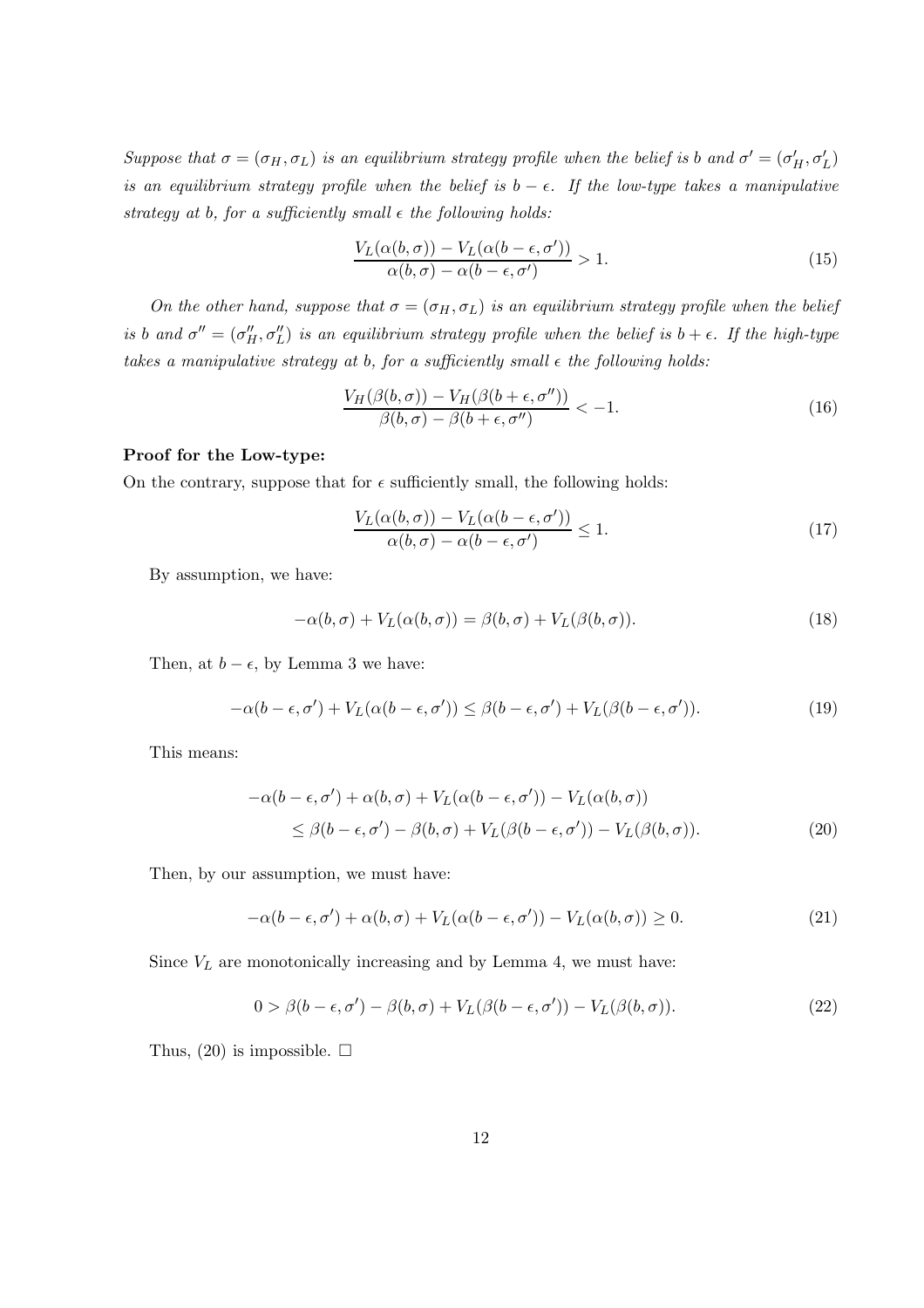## Proof for the High-Type:

On the contrary, suppose that for  $\epsilon$  sufficiently small, the following holds:

$$
\frac{V_H(\beta(b,\sigma)) - V_H(\beta(b+\epsilon,\sigma''))}{\beta(b,\sigma) - \beta(b+\epsilon,\sigma'')} \ge -1.
$$
\n(23)

By assumption, we have:

$$
1 - \alpha(b, \sigma) + V_H(\alpha(b, \sigma)) = \beta(b, \sigma) - 1 + V_H(\beta(b, \sigma)).
$$
\n(24)

Then at  $b + \epsilon$ , by Lemma 3 we have:

$$
1 - \alpha(b + \epsilon, \sigma'') + V_H(\alpha(b + \epsilon, \sigma'')) \ge \beta(b + \epsilon, \sigma'') - 1 + V_H(\beta(b + \epsilon, \sigma'')). \tag{25}
$$

This means:

$$
-\alpha(b+\epsilon,\sigma'') + \alpha(b,\sigma) + V_H(\alpha(b+\epsilon,\sigma'')) - V_H(\alpha(b,\sigma))
$$
  
\n
$$
\geq \beta(b+\epsilon,\sigma'') - \beta(b,\sigma) + V_H(\beta(b+\epsilon,\sigma'')) - V_H(\beta(b,\sigma)).
$$
\n(26)

Then, by our assumption, we must have:

$$
\beta(b+\epsilon,\sigma'') - \beta(b,\sigma) + V_H(\beta(b+\epsilon,\sigma'')) - V_H(\beta(b,\sigma)) \ge 0.
$$
\n(27)

Since  $V_H$  is monotonically decreasing and by Lemma 4, we must have:

$$
0 > -\alpha(b + \epsilon, \sigma'') + \alpha(b, \sigma) + V_H(\alpha(b + \epsilon, \sigma)) - V_H(\alpha(b, \sigma)).
$$
\n(28)

Thus, (26) is impossible.  $\square$ 

**Lemma 6** Fix a history  $h^t$  arbitrarily and suppose that  $b = b(h^t)$ . Suppose that  $V_H$  is monotonically decreasing in the market maker's prior  $b$  and that  $V_L$  is monotonically increasing in  $b$ . Suppose that  $V_H$  and  $V_L$  are strictly convex. Suppose that  $\sigma$  is an equilibrium strategy profile when the belief is b. Then the followings hold:

$$
V_L'(\alpha(b, \sigma)) > 1;\tag{29}
$$

and

$$
V_H'(\beta(b,\sigma)) < -1. \tag{30}
$$

## Proof:

By Lemma 5, (15) and (16) hold for any  $\epsilon$ . Therefore, since  $V_H$  and  $V_L$  are strictly convex, we obtain the results.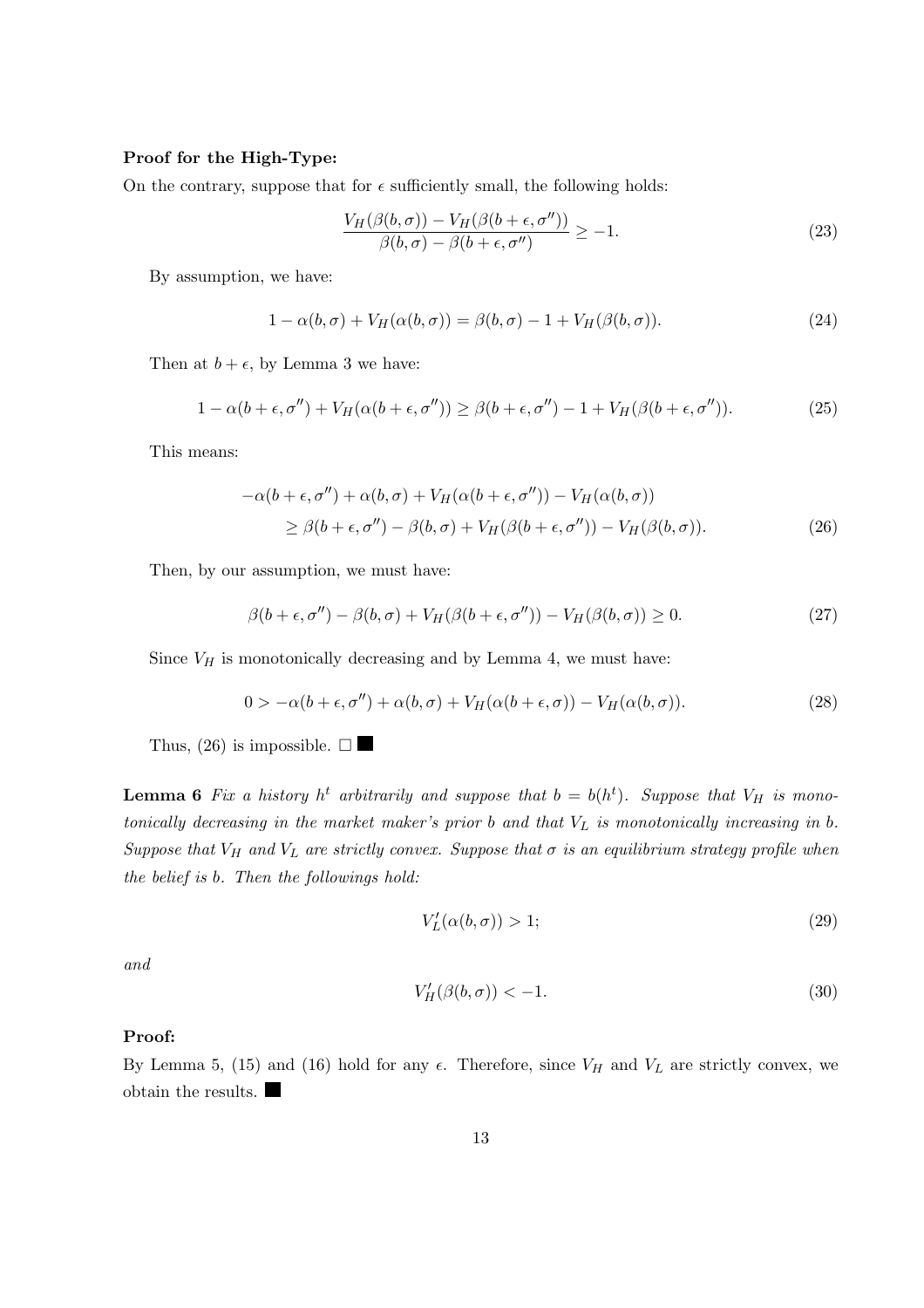A simple intuition of Lemma 6 is that if manipulation occurs, the effect for the future payoff has to be large enough. In an extreme case, if the value function is completely flat, then even if the informed trader suffers the short-term loss, the future payoff would not change. Therefore, if the value function is completely flat, manipulation would not occur. In other words, if manipulation occurs, the value function must be steep enough. Lemma 6 gave a critical value for manipulation.

Now that we have proved all the necessary results to prove the uniqueness of equilibrium, we consider possible cases of manipulation by the informed traders in equilibrium so that we can grasp more ideas about how equilibrium works. In equilibrium, there are four cases; that is, only the high-type totally mixes, only the low-type totally mixes, both totally mix, and neither totally mixes. Lemma 7 will prove the uniqueness of equilibrium strategy for the first or second case, in which only one of them totally mixes. Lemma 8 and Lemma 9 will show the uniqueness of equilibrium for the third case.

**Lemma 7** Fix a history  $h^t$  arbitrarily and suppose that  $b = b(h^t)$ . Suppose that  $V_H$  is monotonically decreasing in the market maker's prior  $b$  and that  $V_L$  is monotonically increasing in  $b$ . Suppose that  $V_H$  and  $V_L$  are strictly convex. Suppose that in equilibrium one type totally mixes. Then, the equilibrium strategy exists uniquely.

#### Proof:

Since the argument is symmetric, we will prove the result for only the high-type. Suppose that  $\sigma_H$  is totally mixed strategies. Then, the high-type must be indifferent between purchase and sell. Therefore, the following hold:

$$
1 - \alpha(b, \sigma) + V_H(\alpha(b, \sigma)) = \beta(b) - 1 + V_H(\beta(b, \sigma)).
$$
\n(31)

We will show that given b and  $\sigma_L$  there is a unique pair of strategies  $\sigma_H$  satisfying the above (31).

On the contrary, suppose that there are different strategies  $\hat{\sigma}_H$  satisfying (31) with the prices  $\alpha(b,\hat{\sigma})$  and  $\beta(b,\hat{\sigma})$ . Now, suppose that:  $\sigma_{HB} < \hat{\sigma}_{HB}$ . Then, we have:  $\alpha(b,\hat{\sigma}) > \alpha(b,\sigma)$  and  $\beta(b,\hat{\sigma}) < \beta(b,\sigma).$ 

Then, we have:

$$
1 - \alpha(b, \hat{\sigma}) + V_H(\alpha(b, \hat{\sigma})) \ge \beta(b, \hat{\sigma}) - 1 + V_H(\beta(b, \hat{\sigma})).
$$
\n(32)

Thus, we have:

$$
\alpha(b,\hat{\sigma}) - \alpha(b,\sigma) - V_H(\alpha(b,\hat{\sigma})) + V_H(\alpha(b,\sigma)) \leq \beta(b,\sigma) - \beta(b,\hat{\sigma}) + V_H(\beta(b,\sigma)) - V_H(\beta(b,\hat{\sigma})).
$$
 (33)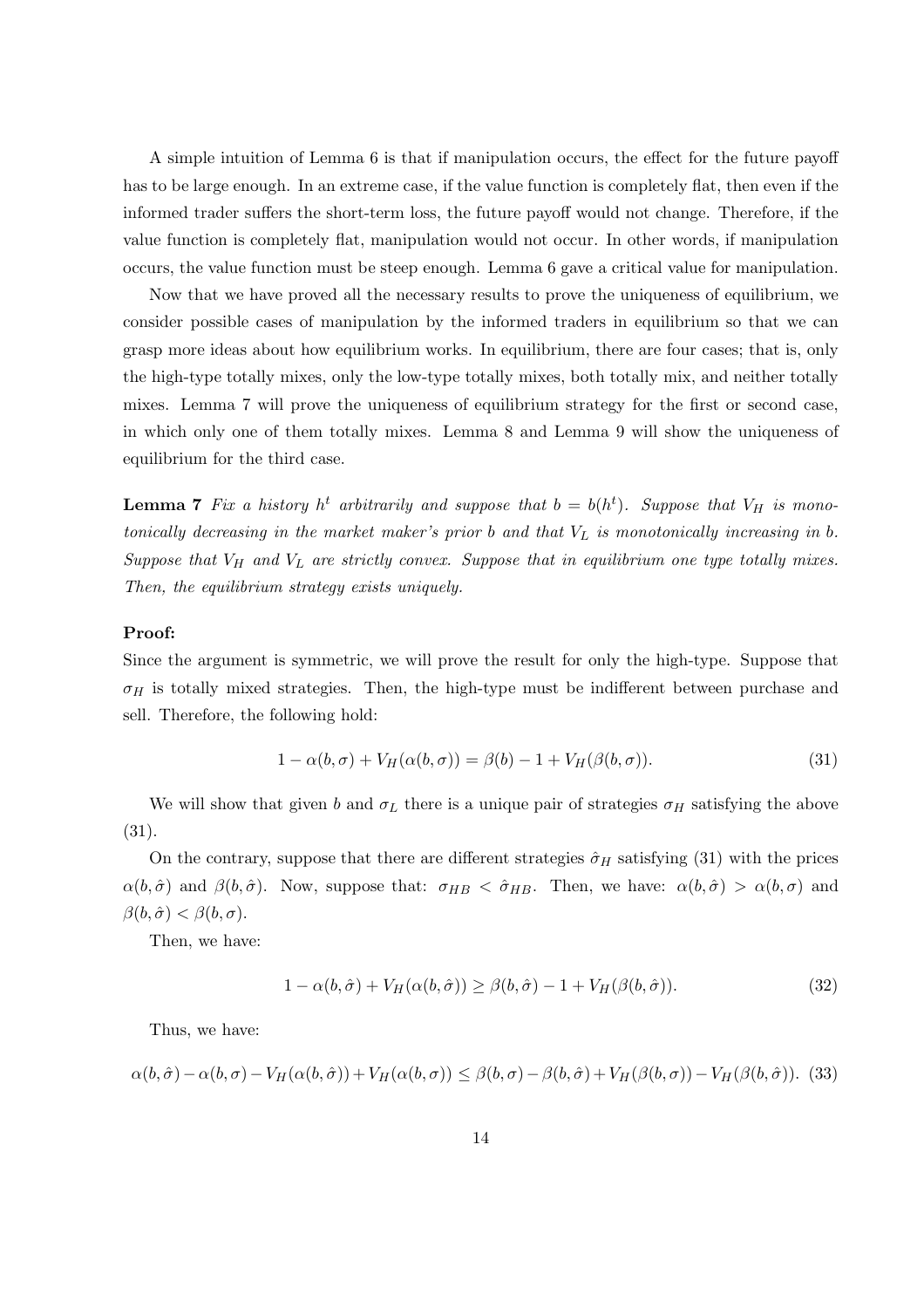By arranging the above, we have:

$$
\alpha(b,\hat{\sigma}) - \alpha(b,\sigma) + [V_H(\alpha(b,\sigma)) - V_H(\alpha(b,\hat{\sigma}))] + [V_H(\beta(b,\hat{\sigma})) - V_H(\beta(b,\sigma))] \leq \beta(b,\sigma) - \beta(b,\hat{\sigma}).
$$
 (34)

However, since the slope of the Value for the high-type must be greater than 1 at bid price, we have:

$$
[V_H(\beta(b,\hat{\sigma})) - V_H(\beta(b,\sigma))] > \beta(b,\sigma) - \beta(b,\hat{\sigma}).
$$
\n(35)

Since  $V_H$  is strictly decreasing, it is impossible for (34) to hold.

**Lemma 8** Fix a history  $h^t$  arbitrarily and suppose that  $b = b(h^t)$ . Suppose that  $V_H$  is monotonically decreasing in the market maker's prior  $b$  and that  $V_L$  is monotonically increasing in  $b$ . Suppose that  $V_H$  and  $V_L$  are strictly convex. Suppose that in equilibrium, both types totally mix. Then, the equilibrium bid and ask prices are unique.

### Proof:

If both types mix at the same time, the following holds:

$$
1 - \alpha(b, \sigma) + V_H(\alpha(b, \sigma)) = \beta(b, \sigma) - 1 + V_H(\beta(b, \sigma)),
$$
\n(36)

and

$$
-\alpha(b,\sigma) + V_L(\alpha(b,\sigma)) = \beta(b,\sigma) + V_L(\beta(b,\sigma)).
$$
\n(37)

Consequently, the following must be true:

$$
[V_L(\alpha(b,\sigma)) - V_H(\alpha(b,\sigma))] - [V_L(\beta(b,\sigma)) - V_H(\beta(b,\sigma))] = 2.
$$
\n(38)

Consider the difference between the bid and ask prices (that is, bid-ask spread). Notice that  $f_L$  $\frac{f_L}{f_H} \in [\frac{\gamma(1-\mu)}{\gamma(1-\mu)+}$  $\frac{\gamma(1-\mu)}{\gamma(1-\mu)+\mu}$ , 1] and  $\frac{1-f_L}{1-f_H} \in [1, \frac{(1-\gamma)(1-\mu)+\mu}{(1-\gamma)(1-\mu)}$  $\frac{(-\gamma)(1-\mu)+\mu}{(1-\gamma)(1-\mu)}$ . By Bayes rule, we have:

$$
\alpha(b,\sigma) = \frac{f_H b}{f_H b + (1-b)f_L} = \frac{b}{b + (1-b)\frac{f_L}{f_H}},\tag{39}
$$

and

$$
\beta(b,\sigma) = \frac{(1-f_H)b}{(1-f_H)b + (1-b)(1-f_L)} = \frac{b}{b + (1-b)\frac{1-f_L}{1-f_H}}.\tag{40}
$$

Therefore, when  $\frac{f_L}{f_H} = 1$  and  $\frac{1-f_L}{1-f_H} = 1$  corresponding to the strategies  $\sigma_{LB} = \sigma_{HB}$ , the bid-ask spread is the smallest and then we have:

$$
\underline{S}(b,\sigma) \equiv \alpha(b,\sigma) - \beta(b,\sigma) = b - b = 0. \tag{41}
$$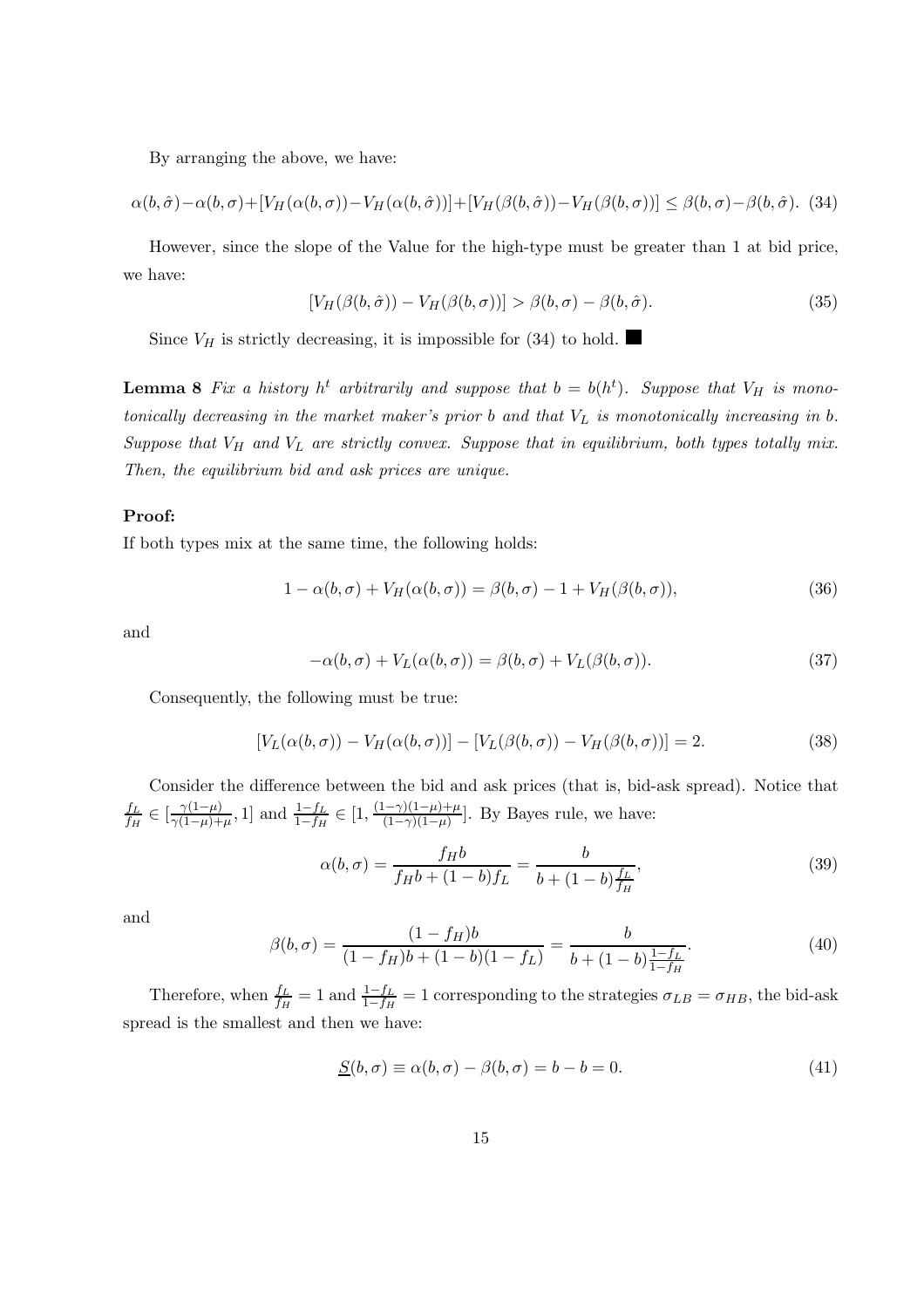On the other hand, when  $\frac{f_L}{f_H} = \frac{\gamma(1-\mu)}{\gamma(1-\mu)+\mu}$  $\frac{\gamma(1-\mu)}{\gamma(1-\mu)+\mu}$  and  $\frac{1-f_L}{1-f_H} = \frac{(1-\gamma)(1-\mu)+\mu}{(1-\gamma)(1-\mu)}$  $\frac{(-\gamma)(1-\mu)+\mu}{(1-\gamma)(1-\mu)}$  corresponding to the strategies  $\sigma_{LB} = 0$  and  $\sigma_{HB} = 1$ , the bid-ask spread is the largest and then we have:

$$
\bar{S}(b,\sigma) \equiv \alpha(b,\sigma) - \beta(b,\sigma) = \frac{b}{b + (1-b)\frac{\gamma(1-\mu)}{\gamma(1-\mu)+\mu}} - \frac{b}{b + (1-b)\frac{(1-\gamma)(1-\mu)+\mu}{(1-\gamma)(1-\mu)}}.\tag{42}
$$

Since the equilibrium bid-ask spread  $S(b, \sigma)$  must be between  $S(b, \sigma)$  and  $\overline{S}(b, \sigma)$ , if both types mix,  $\bar{S}(b,\sigma)$  must be strictly greater than 2. Otherwise, (38) would not hold for any  $\alpha(b,\sigma)$  and  $\beta(b,\sigma)$ . On the other hand, if  $\bar{S}(b,\sigma)$  is strictly greater than 2, then by the Intermediate Value Function Theorem there will be a pair of bid and ask prices  $\alpha(b,\sigma)$  and  $\beta(b,\sigma)$  which satisfies (38). Now, we will prove that there is only one pair of bid and ask prices  $\alpha(b, \sigma)$  and  $\beta(b, \sigma)$  which satisfies (38).

We define: for  $\alpha \in [0,1]$  and  $\beta \in [0,1]$ ,

$$
H(\alpha, \beta) = V_H(\alpha) - V_H(\beta) + 2 - \alpha - \beta,
$$
\n(43)

and

$$
L(\alpha, \beta) = V_L(\alpha) - V_L(\beta) - \alpha - \beta.
$$
\n(44)

Also, we define:

$$
J(\alpha, \beta) \equiv \begin{pmatrix} H(\alpha, \beta) \\ L(\alpha, \beta) \end{pmatrix} . \tag{45}
$$

By Lemma 6 we know that if the high-type mixes, then

$$
V_H'(\beta) < -1,\tag{46}
$$

and if the low-type mixes, then

$$
V_L'(\alpha) > 1. \tag{47}
$$

Now, we consider the determinant of the following matrix:

$$
dJ(\alpha, \beta) \equiv \begin{pmatrix} \frac{\partial H}{\partial \alpha} & \frac{\partial H}{\partial \beta} \\ \frac{\partial L}{\partial \alpha} & \frac{\partial L}{\partial \beta} \end{pmatrix}.
$$
 (48)

Then, since  $V_H$  is decreasing,  $V_L$  is increasing and by Lemma 5, we obtain:

$$
\frac{\partial H}{\partial \alpha} = V'_H(\alpha) - 1 < 0; \\
\frac{\partial H}{\partial \beta} = -V'_H(\beta) - 1 > 0; \\
\frac{\partial L}{\partial \alpha} = V'_L(\alpha) - 1 > 0; \\
\frac{\partial L}{\partial \beta} = -V'_L(\beta) - 1 < 0;.
$$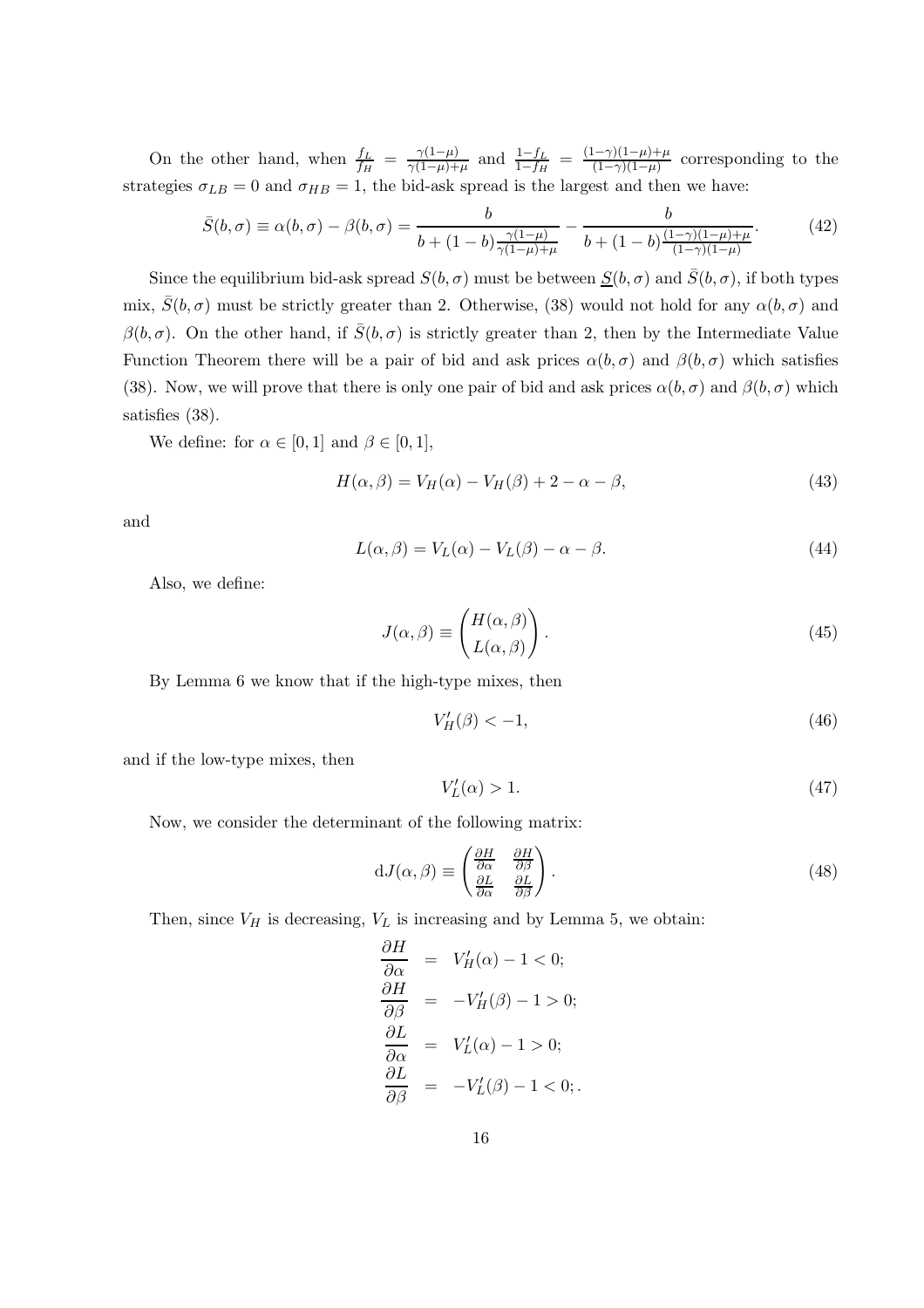Therefore,

$$
\det(\mathrm{d}J) = \frac{\partial H}{\partial \alpha} \times \frac{\partial L}{\partial \beta} - \frac{\partial H}{\partial \beta} \times \frac{\partial L}{\partial \alpha} \tag{49}
$$

$$
= -[V'_H(\alpha) - 1] \times [V'_L(\beta) + 1] + [V'_H(\beta) + 1] \times [V'_L(\alpha) - 1]. \tag{50}
$$

Thus,  $det(dJ) > 0$  if and only if:

$$
[V'_H(\beta) + 1] \times [V'_L(\alpha) - 1] > [V'_H(\alpha) - 1] \times [V'_L(\beta) + 1].
$$
\n(51)

Then, (51) holds if and only if:

$$
\frac{[V'_H(\beta) + 1]}{[V'_H(\alpha) - 1]} < \frac{[V'_L(\beta) + 1]}{[V'_L(\alpha) - 1]}.\tag{52}
$$

Then, (52) holds if and only if:

$$
\frac{|V'_H(\beta) + 1|}{|V'_H(\alpha) - 1|} < \frac{|V'_L(\beta) + 1|}{[V'_L(\alpha) - 1]}.\tag{53}
$$

Notice that since  $V_H$  is a decreasing function and  $V_L$  is a increasing function, we have:

$$
|V'_H(\beta) + 1| < [V'_L(\beta) + 1],\tag{54}
$$

and

$$
|V'_H(\alpha) - 1| > [V'_L(\alpha) - 1].
$$
\n(55)

Therefore,  $(53)$  holds and as a result, we can conclude that  $dJ$  has a strictly positive determinant. Since the elements in the upper left corner of  $dJ$  and the lower right corner of  $dJ$  are both strictly negative, we conclude that dJ is negative definite. Take two distinct  $p_1 = (\alpha_1, \beta_1)$ and  $p_2 = (\alpha_2, \beta_2)$ . Then, we have:

$$
\langle p_1 - p_2, J(p_1) - J(p_2) \rangle = \langle p_1 - p_2, \int_0^1 dJ(p_2 + t(p_1 - p_2))(p_1 - p_2) dt \rangle
$$
  
= 
$$
\int_0^1 (p_1 - p_2)^T dJ(p_2 + t(p_1 - p_2))(p_1 - p_2) dt
$$
  
< 0.

Therefore, we have:  $J(p_1) \neq J(p_2)$ , which means:

$$
\begin{pmatrix} H(\alpha_1, \beta_1) \\ L(\alpha_1, \beta_1) \end{pmatrix} \neq \begin{pmatrix} H(\alpha_2, \beta_2) \\ L(\alpha_2, \beta_2) \end{pmatrix}.
$$
\n(56)

Therefore, there exists only one pair of  $\alpha$  and  $\beta$  which satisfies:  $H(\alpha, \beta) = 0$  and  $L(\alpha, \beta) = 0$ . Finally, we conclude that there is only one pair of  $\alpha$  and  $\beta$  which satisfies (36) and (37). This completes our proof.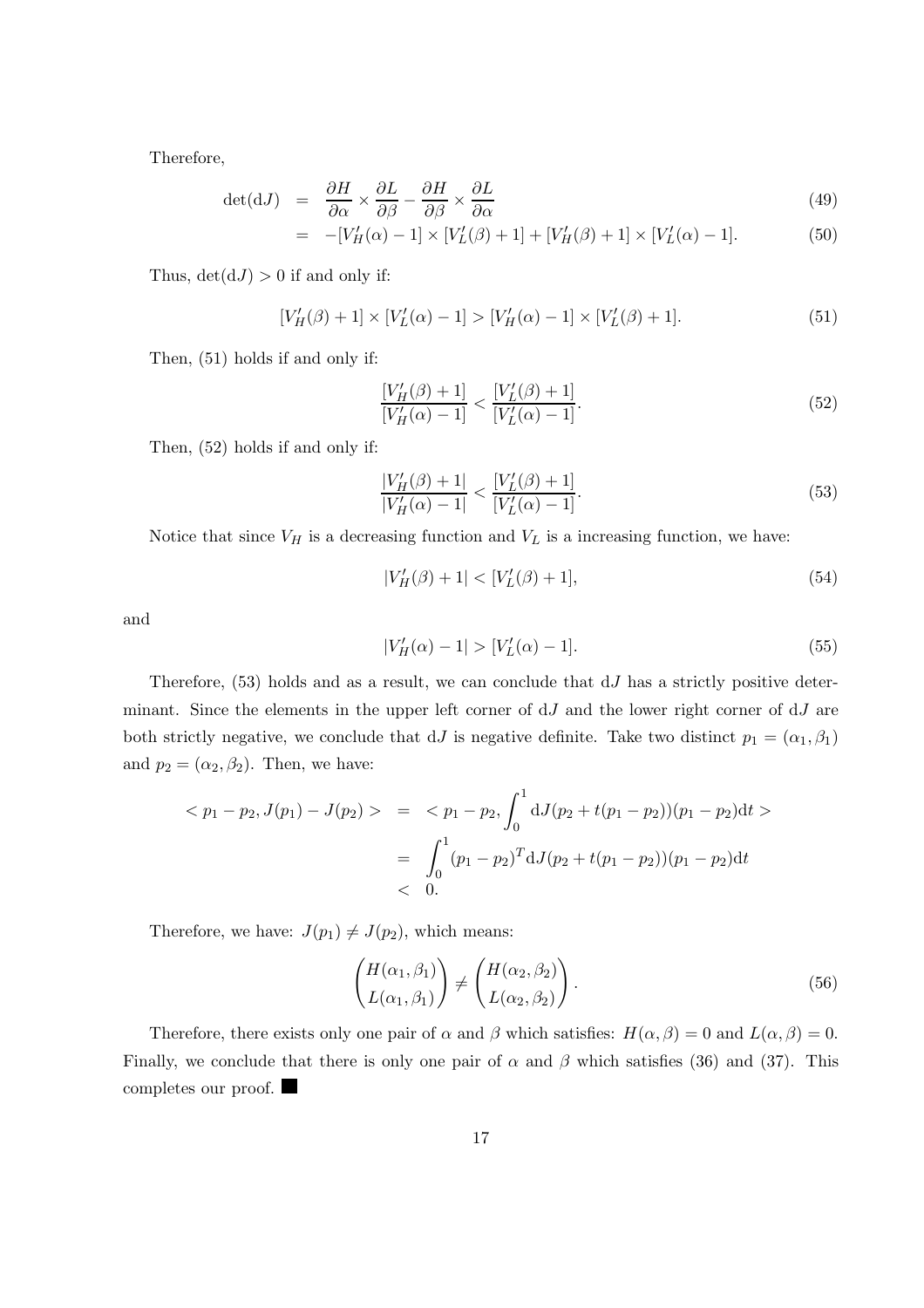**Lemma 9** If the equilibrium bid and ask prices are unique, the equilibrium strategies are unique.

#### Proof:

Suppose that in equilibrium, there are two different pairs of strategies,  $\sigma$  and  $\hat{\sigma}$ . Now on the contrary to our conclusion of this lemma, suppose that  $\alpha(b, \hat{\sigma}) = \alpha(b, \sigma)$  and  $\beta(b, \hat{\sigma}) = \beta_t(b, \sigma)$ .

By Bayes rule, we can write:

$$
\alpha(b,\sigma) = \frac{f_H b}{f_H b + (1-b)f_L}.\tag{57}
$$

Similarly with  $f_H$  and  $f_L$ , we define  $\hat{f}_H$  and  $\hat{f}_L$  associated with  $\hat{\sigma}_{LB}$  and  $\hat{\sigma}_{HB}$ . Then the following holds:

$$
\alpha(b,\hat{\sigma}) = \frac{\hat{f}_H b}{\hat{f}_H b + (1-b)\hat{f}_L}.\tag{58}
$$

By equating (57) and (58) we must have:

$$
\hat{f}_H f_L = \hat{f}_L f_H. \tag{59}
$$

Similarly for the bid-price, we have:

$$
\beta(b,\sigma) = \frac{(1 - f_H)b}{(1 - f_H)b + (1 - b)(1 - f_L)},\tag{60}
$$

and

$$
\beta(b,\hat{\sigma}) = \frac{(1-\hat{f}_H)b}{(1-\hat{f}_H)b + (1-b)(1-\hat{f}_L)}.
$$
\n(61)

By equating (60) and (61) we must have:

$$
(1 - \hat{f}_H)(1 - f_L) = (1 - \hat{f}_L)(1 - f_H). \tag{62}
$$

Combining the equations (59) and (62) gives

$$
\hat{f}_H - f_H = f_L - \hat{f}_L. \tag{63}
$$

Let the difference in (63) by  $\Delta$ . Then, by substituting it into (59) we obtain:

$$
(f_H + \Delta) f_L = (f_L + \Delta) f_H.
$$
\n(64)

Therefore, we must have  $f_H = f_L$  and  $\hat{f}_H = \hat{f}_L$ . Conversely, if  $f_H = f_L$  and  $\hat{f}_H = \hat{f}_L$ , then  $\beta(b,\hat{\sigma}) = \beta(b,\sigma) = b$  and  $\alpha(b,\hat{\sigma}) = \alpha(b,\sigma) = b$ . This contradicts with Lemma 1.

**Lemma 10** Fix a history  $h^t$  arbitrarily and suppose that  $b = b(h^t)$ . Suppose that  $V_H$  is monotonically decreasing in the market maker's prior  $b$  and that  $V_L$  is monotonically increasing in  $b$ . Suppose that  $V_H$  and  $V_L$  are strictly convex. The equilibrium exists uniquely.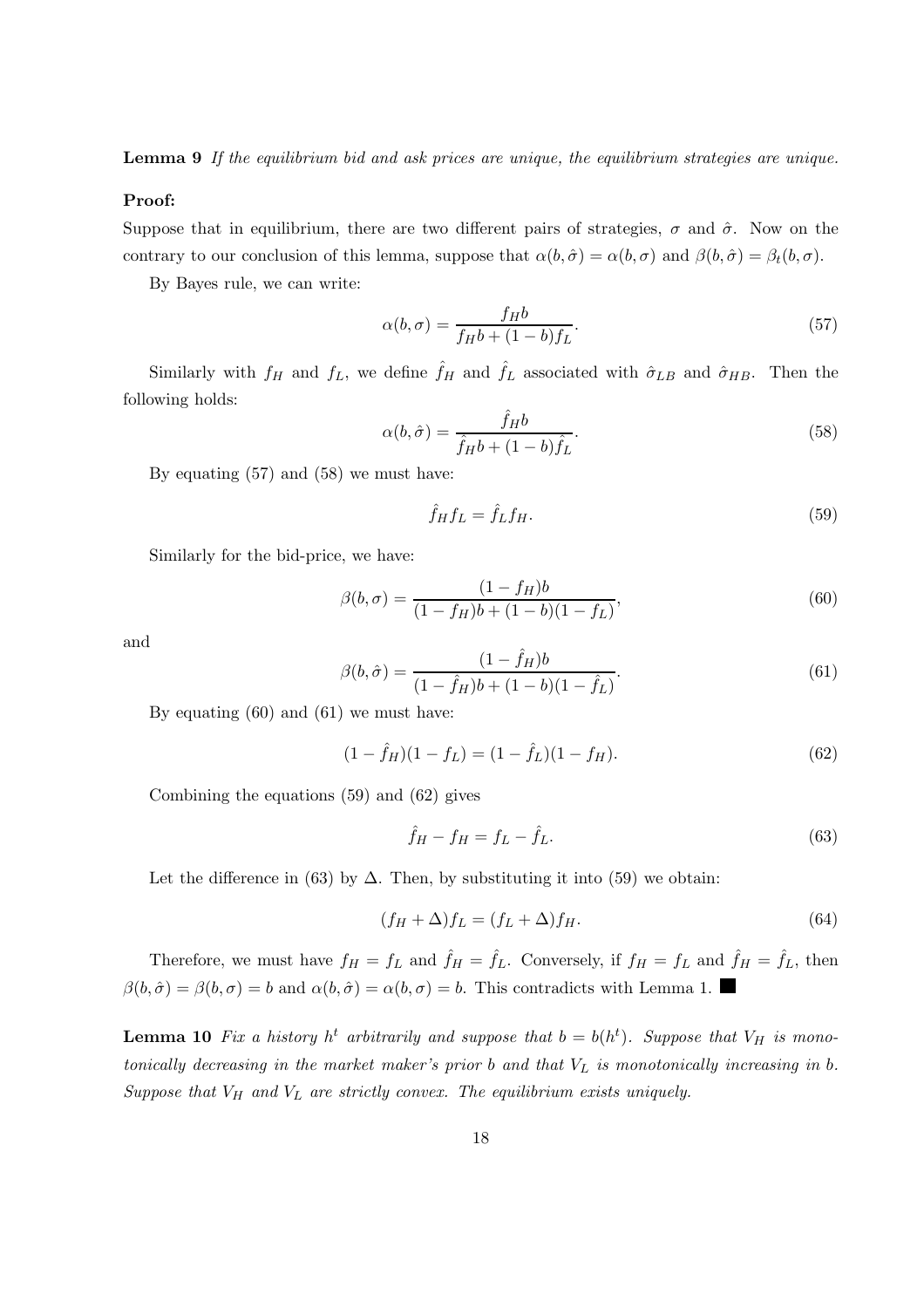## Proof:

Four cases can arise in equilibrium; that is, only the high-type totally mixes, only the low-type totally mixes, both manipulate, and neither totally mixes. In the first or second case, in which one of them totally mixes, by Lemma 7, the equilibrium strategy is uniquely determined. Therefore, the corresponding price is uniquely determined by Bayes rule. In the third case, by Lemma 8 and Lemma 9, the equilibrium exists uniquely. If both do not totally mix, the equilibrium strategy is  $\sigma_{HB} = 1$  and  $\sigma_{LB} = 0$  and thus the corresponding price is uniquely determined by Bayes rule. In the end, we conclude that equilibrium exists uniquely in either case.  $\blacksquare$ 

So far, we have proved that if  $V_H$  and  $V_L$  are monotonic, and  $V_H$  and  $V_L$  are strictly convex, then in the current period the equilibrium exists uniquely. In order to complete our proof for the whole game, we have to prove that actually  $W_H$  and  $W_L$  are monotonic, and  $W_H$  and  $W_L$  are strictly convex. In order to do so, we will start with the monotonicity of  $W_H$  and  $W_L$ .

**Lemma 11** Fix a history  $h^t$  arbitrarily and suppose that  $b = b(h^t)$ . Suppose that  $V_H$  is monotonically decreasing in the market maker's prior  $b$  and that  $V_L$  is monotonically increasing in b. Suppose that  $V_H$  and  $V_L$  are strictly convex. Then, equilibrium exists uniquely and the hightype's value function  $W_H$  is monotonically decreasing and the low type's value function  $W_L$  is monotonically increasing in terms of the market maker's prior belief b.

#### Proof:

## $\cdot$  When  $t=T$

Since this is the last chance to trade, both types trade on their information. Therefore,

$$
\alpha(b,\sigma) = \frac{[\mu + \Gamma_B]b}{\Gamma_B + \mu b}.
$$

Thus,

$$
W_H(b) = 1 - \frac{[\mu + \Gamma_B]b}{\Gamma_B + \mu b} = \frac{(1 - b)\Gamma_B}{\Gamma_B + \mu b}.
$$
\n
$$
(65)
$$

Therefore, we conclude that  $W_H$  is strictly decreasing in b.  $\Box$ 

 $\cdot$  When  $t = 1, \cdots, T-1$ 

By Lemma 10, equilibrium exists uniquely. Let  $b > b'$ , and  $\sigma'$  denotes the equilibrium strategy when the belief is  $b'$ . Then, we have:

$$
W_H(b) = 1 - \alpha(b, \sigma) + V_H(\alpha(b, \sigma))
$$
  
< 
$$
< 1 - \alpha(b', \sigma') + V_H(\alpha(b', \sigma'))
$$
  

$$
= W_H(b').
$$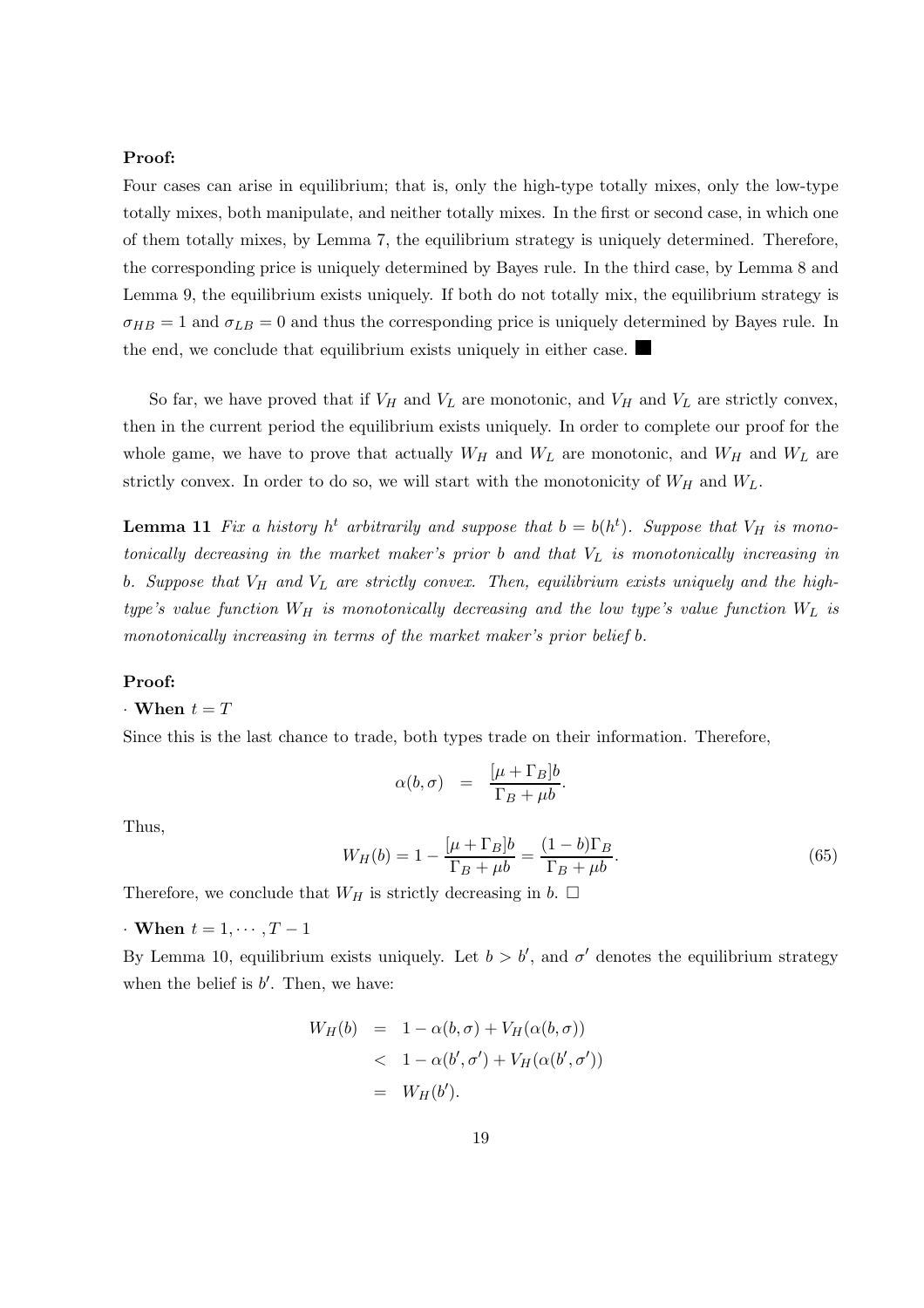This completes our proof.  $\blacksquare$ 

Now we will prove the strict convexity of  $W_H$  and  $W_L$ . In order to do so, first we will consider the shapes of bid and ask prices.

**Proposition 1** Fix a history  $h^t$  arbitrarily and suppose that  $b = b(h^t)$ . Suppose that  $V_H$  is monotonically decreasing in the market maker's prior  $b$  and that  $V_L$  is monotonically increasing in b. Suppose that  $V_H$  and  $V_L$  are strictly convex. Then, ask price is strictly concave and bid price is strictly convex in terms of b.

#### Proof:

By Lemma 10, equilibrium exists uniquely. By Lemma 4, we have:

$$
\alpha'(b,\sigma) = \lim_{b^k \to b} \frac{\alpha(b^k) - \alpha(b)}{b^k - b} = \frac{\Gamma_B^2 + \mu \Gamma_B(\sigma_{HB} + \sigma_{LB}) + \mu^2 \sigma_{HB} \sigma_{LB}}{[f_H b + f_L(1-b)]^2},
$$

and

$$
\beta'(b,\sigma) = \lim_{b^k \to b} \frac{\beta(b^k) - \beta(b)}{b^k - b} = \frac{\Gamma_S^2 + \mu \Gamma_S(\sigma_{LS} + \sigma_{HS}) + \mu^2 \sigma_{LS} \sigma_{HS}}{[(1 - f_H)b + (1 - f_L)(1 - b)]^2}.
$$

Similarly with the proof of Proposition 4, we can take a sequence  $b^k \to b$  as  $k \to \infty$ , and also the equilibrium strategies associated with each belief,  $\sigma_{HB}^k \to \sigma_{HB}$  and  $\sigma_{LB}^k \to \sigma_{LB}$  with  $\sigma^k = (\sigma_H^k, \sigma_L^k) \in BR(\sigma_H^k, \sigma_L^k)$  and  $(\sigma_H, \sigma_L) \in BR(\sigma_H, \sigma_L)$ .

We also denote  $f_H^k$  and  $f_L^k$ , and  $f_H$  and  $f_L$  defined in (6) and (7) associated with  $\sigma^k$  and  $\sigma$ . Then we have  $f_H^k \to f_H$  and  $f_L^k \to f_L$  as  $k \to \infty$ . Now we consider:

$$
\alpha''(b,\sigma) = \lim_{b^k \to b} \frac{\alpha'(b^k, \sigma^k) - \alpha'(b, \sigma)}{b^k - b}
$$
\n
$$
= \lim_{b^k \to b} \frac{\Gamma_B^2 + \mu \Gamma_B(\sigma_H^k B + \sigma_L^k B) + \mu^2 \sigma_H^k B \sigma_L^k \|\{H^{b} + f_L(1-b)\}^2}{[f_H b + f_L(1-b)]^2 \cdot [f_H^k b^k + f_L^k (1-b^k)]^2}
$$
\n
$$
- \lim_{b^k \to b} \frac{\Gamma_B^2 + \mu \Gamma(\sigma_H B + \sigma_L B) + \mu^2 \sigma_H B \sigma_L B \|\{f_H^k b^k + f_L^k (1-b^k)\}^2}{[f_H b + f_L(1-b)]^4}
$$
\n
$$
= \frac{\Gamma_B^2 + \mu \Gamma_B(\sigma_H B + \sigma_L B) + \mu^2 \sigma_H B \sigma_L B \|\{\sigma_H^k b^k + f_L^k (1-b^k)\}^2}{[f_H b + f_L(1-b)]^4}
$$
\n
$$
\times \lim_{b^k \to b} \frac{\{f_H b + f_L(1-b)\} + \{f_H^k b^k + f_L^k (1-b^k)\} \|\{\{f_H b + f_L(1-b)\} - \{f_H^k b^k + f_L^k (1-b^k)\} \|\}}{b^k - b}
$$
\n
$$
= 2 \frac{\Gamma_B^2 + \mu \Gamma_B(\sigma_H B + \sigma_L B) + \mu^2 \sigma_H B \sigma_L B \|\{\Pi_B b + \sigma_L (1-b)\} - \{f_H^k b^k + f_L^k (1-b^k)\} \|\}}{[f_H b + f_L(1-b)]^3} \lim_{b^k \to b} \frac{\mu[\sigma_H B b - \sigma_H^k B b^k] + \mu[\sigma_L B (1-b) - \sigma_L^k B (1-b^k)]}{b^k - b}
$$
\n
$$
= 2 \mu \frac{\Gamma_B^2 + \mu \Gamma_B(\sigma_H B (b) + \sigma_L B) + \mu^2 \sigma_H B \sigma_L B \|\}}{[f_H b + f_L(1-b)]^3} \cdot [\sigma_L B - \sigma_H B] < 0.
$$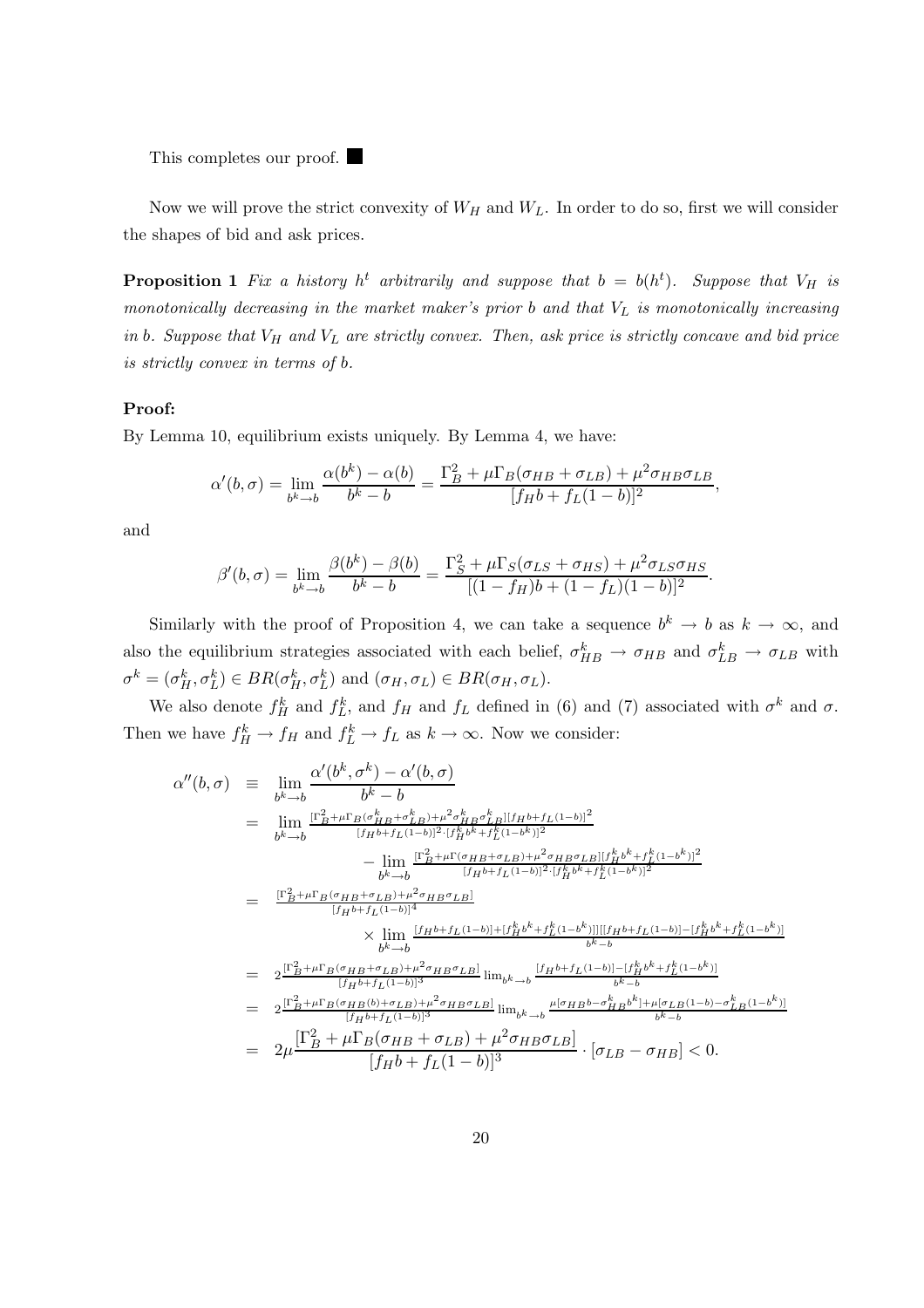Similarly, for a bid-price,

$$
\beta''(b,\sigma) \equiv \lim_{b^k \to b} \frac{\beta'(b^k, \sigma^k) - \beta'(b, \sigma)}{b^k - b}
$$
  
= 
$$
2\mu \frac{\left[\Gamma_S^2 + \mu \Gamma_S(\sigma_{HS} + \sigma_{LS}) + \mu^2 \sigma_{HS} \sigma_{LS}\right]}{[(1 - f_H)b + (1 - f_L)(1 - b)]^3} \cdot [\sigma_{LS} - \sigma_{HS}] > 0.
$$

Therefore, we obtain the desired results.

**Theorem 2** Fix a history  $h^t$  arbitrarily and suppose that  $b = b(h^t)$ . Suppose that  $V_H$  is monotonically decreasing in the market maker's prior  $b$  and that  $V_L$  is monotonically increasing in  $b$ . Suppose that  $V_H$  and  $V_L$  are strictly convex. The high-type's value  $W_H$  and the low type's value  $W_L$  are strictly convex in terms of the market maker's prior belief b.

#### Proof:

#### $\cdot$  When  $t = T$

By taking the second derivative of (66), we can conclude that:

$$
\frac{\mathrm{d}^2 W_H}{\mathrm{d}b^2} > 0.
$$

Since  $W_H$  is strictly decreasing, we can conclude that  $W_H$  is convex in b.  $\Box$ 

 $\cdot$  When  $t = 1, \cdots, T-1$ 

Suppose that  $V_H$  is strictly convex in b. By Lemma 10, equilibrium exists uniquely. Suppose that for  $r, b_1, b_2 \in [0, 1], \sigma_1, \sigma_2$  and  $\bar{\sigma}$  is respectively the equilibrium strategy when the belief is  $b_1, b_2$ and  $rb_1 + (1 - r)b_2$ . Then, we have:

$$
W_H(rb_1 + (1 - r)b_2) = 1 - \alpha(rb_1 + (1 - r)b_2, \bar{\sigma}) + V_H(\alpha(rb_1 + (1 - r)b_2, \bar{\sigma}))
$$
  

$$
< 1 - r\alpha(b_1, \sigma_1) - (1 - r)\alpha(b_2, \sigma_2) + V_H(r\alpha(b_1, \sigma_1) + (1 - r)\alpha(b_2, \sigma_2))
$$
  

$$
(\because \alpha \text{ is strictly concave and } V_H \text{ is strictly decreasing.})
$$
  

$$
< 1 - r\alpha(b_1, \sigma_1) - (1 - r)\alpha(b_2, \sigma_2) + rV_H(\alpha(b_1, \sigma_1)) + (1 - r)V_H(\alpha(b_2, \sigma_2))
$$
  

$$
(\because V_H \text{ is strictly convex.})
$$
  

$$
= r[1 - \alpha(b_1, \sigma_1) + V_H(\alpha(b_1, \sigma_1))] + (1 - r)[1 - \alpha(b_2, \sigma_2) + V_H(\alpha(b_2, \sigma_2))]
$$
  

$$
= rW_H(b_1) + (1 - r)W_H(b_2).
$$

Thus, we conclude that  $W_H(b)$  is strictly convex. Symmetrically, we can also prove that  $W_L(b)$ is strictly convex. This completes our proof.  $\square$ 

Theorem 3 The equilibrium exists uniquely.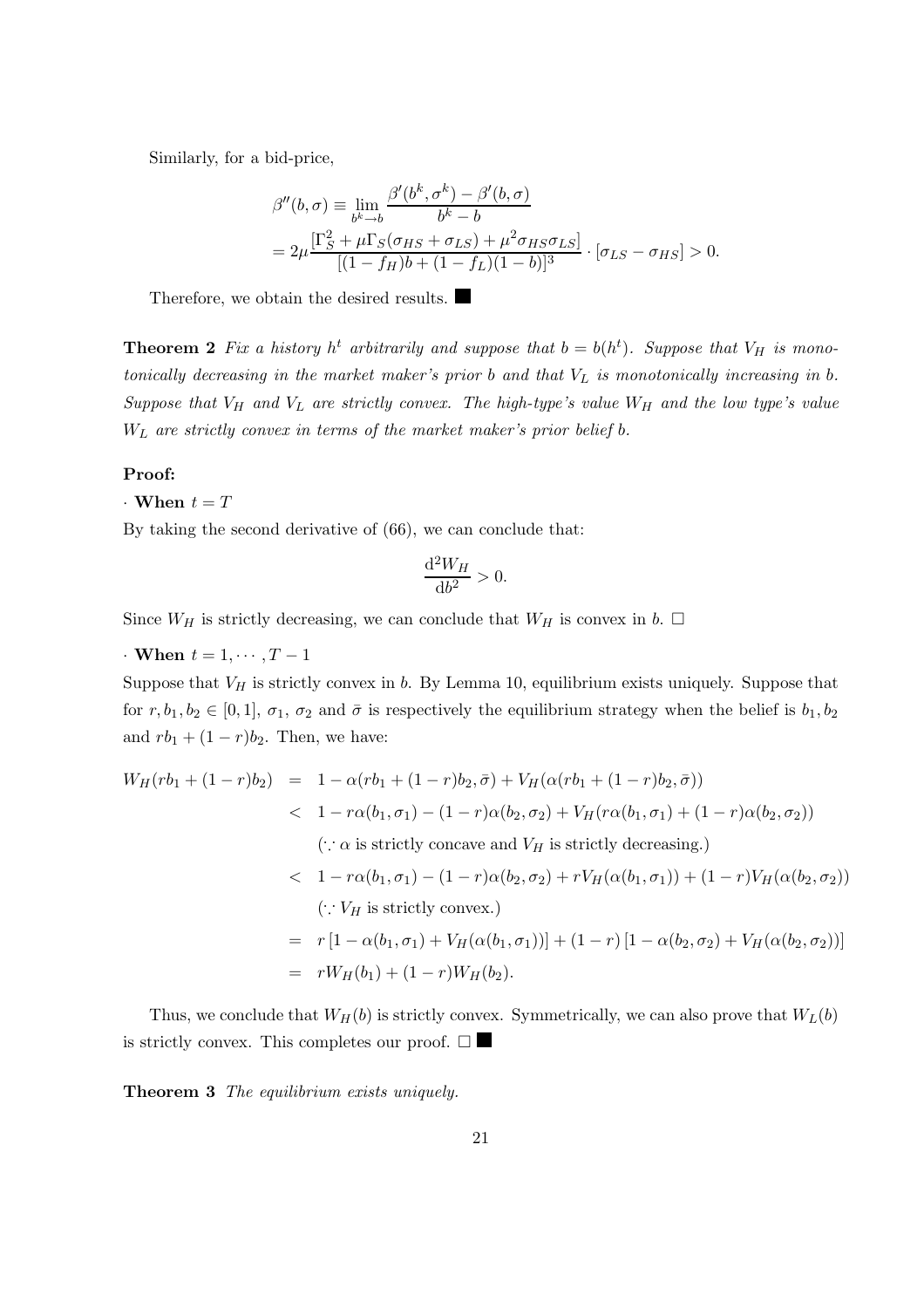#### Proof:

We will prove this inductively. Consider the second last period  $t = T$ . Then, both informed traders trade on information. Therefore,

$$
\alpha_T(b,\sigma) = \frac{[\mu + \Gamma_B]b}{\Gamma_B + \mu b}.
$$

Thus,

$$
V_H^T(b) = 1 - \frac{[\mu + \Gamma_B]b}{\Gamma_B + \mu b} = \frac{(1 - b)\Gamma_B}{\Gamma_B + \mu b}.
$$
\n
$$
(66)
$$

Thus,  $V_H^T$  is strictly decreasing in b. Moreover,  $V_H^T$  is strictly convex in b. Thus, the equilibrium strategy exists uniquely in period  $t = T - 1$  by Lemma 10. Thus, there exists a unique  $V_H^{T-1}$ which is monotonically decreasing and strictly convex in the market maker's belief at period  $T-1$ by Lemma 11. Thus, the equilibrium strategy exists uniquely in period  $t = T - 2$  by Lemma 10. Inductively, we can obtain the desired result.

In this section, we proved the uniqueness of equilibrium. At the same time, we also proved some interesting properties of the value functions, and bid and ask prices. The high-type's value function  $W_H$  is monotonically decreasing and the low type's value function  $W_L$  is monotonically increasing in terms of the market maker's prior belief b by Lemma 11 and Theorem 3. The hightype's value  $W_H$  the low type's value  $W_L$  is strictly convex in terms of the market maker's prior belief b by Lemma 11 and Theorem 3. Moreover, we proved that equilibrium bid and ask prices are monotonically increasing, bid price is strictly convex and ask price is strictly concave. Although there is a difference about discrete or continuous time, and the deterministic or stochastic terminal period, those properties are one that Back and Baruch (2004) showed in a numerical experiments. In this section, we proved those properties.

# 4 Concluding Remarks

In a discrete time version of Back and Baruch (2004) model with deterministic terminal period, we proved the unique existence of equilibrium. Then, we defined information entropy and showed how manipulation affects the amount of information conveyed to the market. Market price manipulation has been a challenging issue in a market microstructure literature, and one of the difficulties was the dynamic behavior of informed traders. Especially, in the Back and Baruch (2004) version of the Glosten and Milgrom (1985) model, the equilibrium is not tractable. By proving the unique existence of equilibrium in the discrete time with deterministic terminal date, this paper opens up a way to interesting questions in the area.

Obvious extensions of the paper are to consider the infinite-period of the current model with time discount factor and extend it to the continuous time model in order to see if the results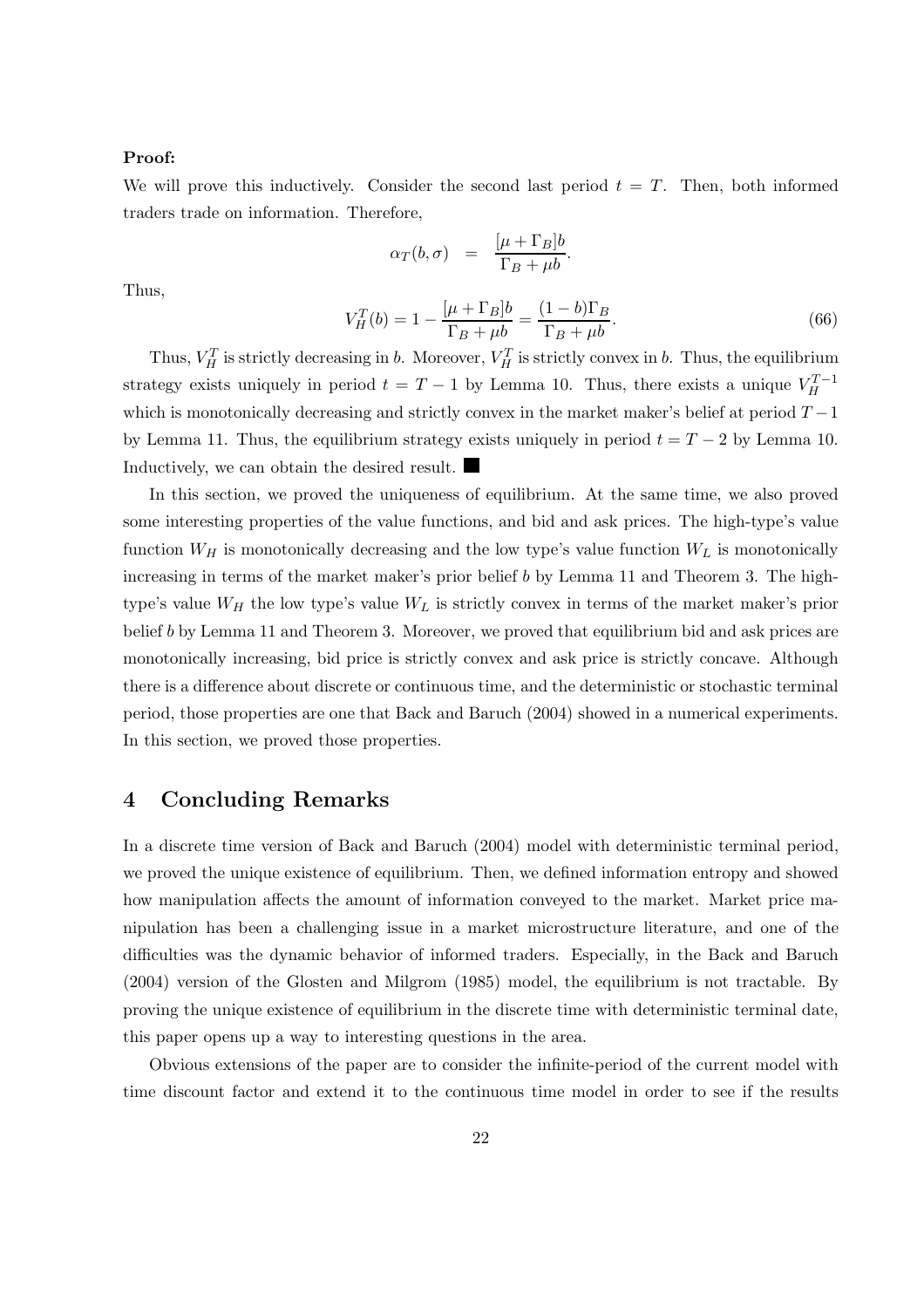still stay. Then, we will be able to see if in the Back and Baruch (2004) model, there exists a unique equilibrium. It is still an open question to see if there exists a unique equilibrium in the Kyle (1985) model. So, in order to answer to the question of "which equilibrium of the Glosten-Milgrom model converges to which equilibrium of the Kyle model?," the issue studied in this paper is important.

As for information entropy, Grossner and Tomala (2008) presented applications to merging theory and to the cost of learning in repeated decision problems. We can apply their method to our model and consider bound on the cost of learning or speed of learning for the market maker. This will give us the implications about how costly market price manipulation is for market makers or liquidity traders. These problems will be interesting directions for future research.

#### Appendix: Proof of Theorem 1

In order to prove the existence of equilibrium, we consider the equilibrium strategies  $(\sigma_L^*, \sigma_H^*)$ to be a fixed point of the collection of their best response correspondences  $BR = \{BR^t\}_{t=1\cdots,T}$ with  $BR^t : [\Delta(A)]^2 \Rightarrow [\Delta(A)]^2$  such that for each t,  $(\sigma_L^*, \sigma_H^*) = BR^t(\sigma_L^*, \sigma_H^*)$ . Let  $U_n^t : \Delta(A) \times$  $[0, 1]^2 \rightarrow \mathbb{R}$  denote the payoff function for the type  $n \in \mathbb{N}$  trader in period t. More formally, for  $n \in \{H, L\},\$ 

$$
U_n^t(\sigma_n, p_t) = \sum_{t'=t}^T \left[ \sigma_{nB}(\theta - \alpha_{t'}) - \sigma_{nS}(\theta - \beta_{t'}) \right]. \tag{67}
$$

Then, we define the informed trader's best response correspondence: for every  $t \in \{1, \dots, T\}$ and given  $p_t$ ,

$$
BR^t(\sigma_L, \sigma_H) = \left\{ (\sigma_L, \sigma_H) \in [\Delta(A)]^2 | \sigma_n \in \arg\max_{\sigma \in \Delta(A)} U_n^t(\sigma, p_t) \ \forall n \in N \right\}.
$$
 (68)

Therefore, when  $b(h_t) = b_t$ ,  $\alpha_t^*(b(h_t)) = \alpha_t$  and  $\beta_t^*(b(h_t)) = \beta_t$ , continuation value of the game for the high-type in period  $t$  is:

$$
V_H^t(b_t) = \max_{\sigma_H \in \Delta(A)} [\sigma_{HB}(1 - \alpha_t + V_H^{t+1}(b(h_t, B))) + \sigma_{HS}(\beta_t - 1 + V_H^{t+1}(b(h_t, S)))],
$$
(69)

and one for the low type is:

$$
V_L^t(b_t) = \max_{\sigma_L \in \Delta(A)} [-\sigma_{LB}\alpha_t + V_L^{t+1}(b(h_t, B)) + \sigma_{LS}(\beta_t + V_L^{t+1}(b(h_t, S)))].
$$
\n(70)

Thus, an equilibrium defined in Definition 3 is a fixed point of the best response correspondence BR, and  $\alpha_t$  and  $\beta_t$  are respectively updated by Bayes rule (1). More formally, we will prove that there exists an fixed point  $(\sigma_L^*, \sigma_H^*)$  such that: for each  $t \in \{1, \cdots, T\}$ ,

$$
BRt(\sigma_L^*, \sigma_H^*) = (\sigma_L^*, \sigma_H^*).
$$
\n(71)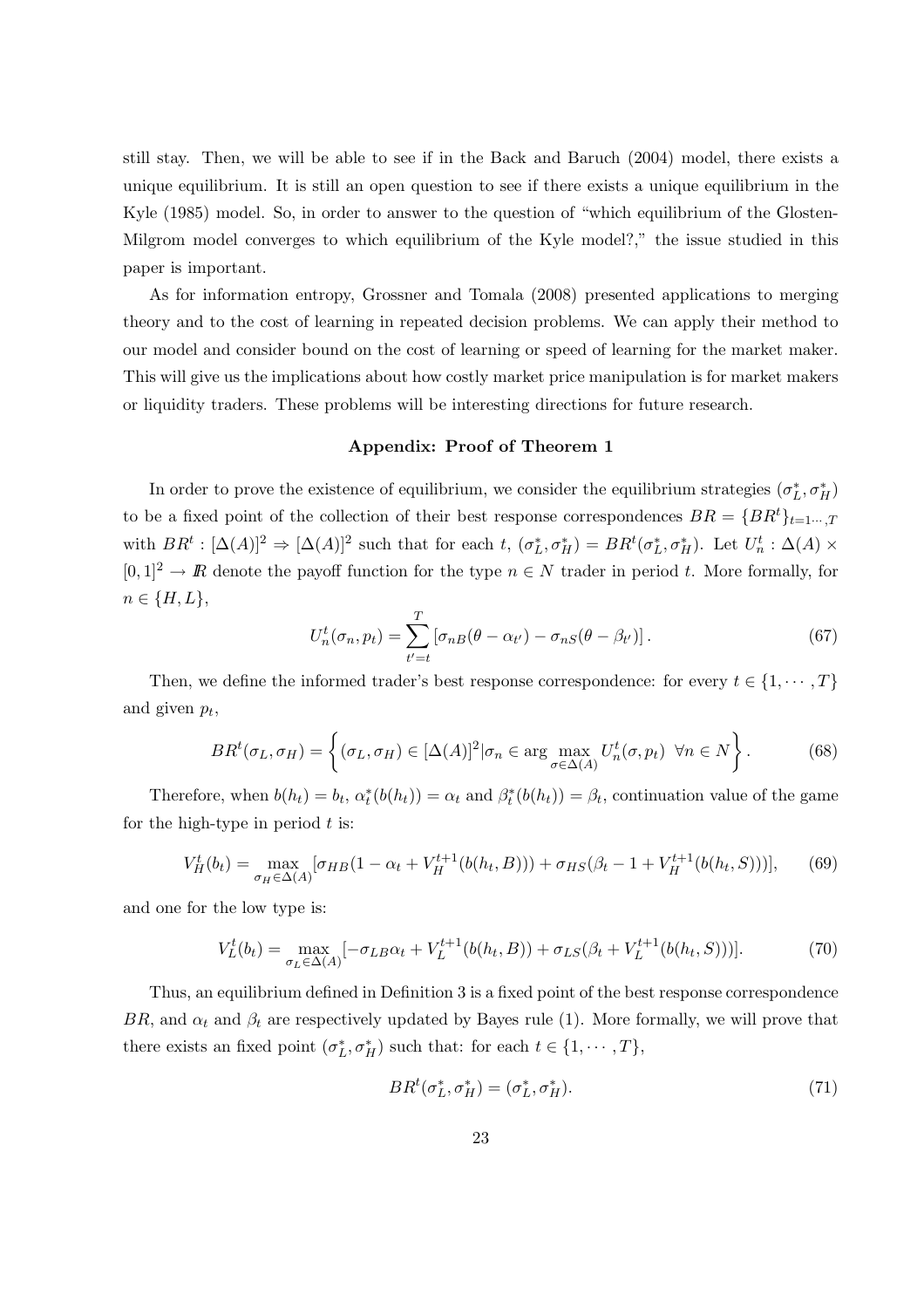**Lemma 12** The payoff function  $U_n^t$  is continuous. In addition, for every t,  $BR^t$  is a upper semi-continuous correspondence.

**Proof:** Since the argument is symmetric, we only consider the high-type's payoff function and the value function. Note that  $U_H^t$  is continuous in his strategy and also the market maker's quotes  $(\beta_t, \alpha_t)$ . Then,  $U_H^t$  is a continuous numerical function.

We respectively denote the sequences of prices associated with  $\sigma^k$  and  $\hat{\sigma}^k$  by  $p^k$  and  $\hat{p}^k$  and also  $\sigma$  and  $\hat{\sigma}$  by p and  $\hat{p}$ . Then, since the prices are continuous in strategies, we have  $p^k \to p$  and  $\hat{p}^k \rightarrow \hat{p}.$ 

Now on the contrary, suppose that there exists a sequence as above but  $\hat{\sigma} \notin BR(\sigma_H, \sigma_L)$ . Without loss of generality, we suppose that there exists a  $\epsilon > 0$  and  $\bar{\sigma}_H \in \Delta(E)$  such that:

$$
U_H^t(\bar{\sigma}_H, p) > U_H^t(\hat{\sigma}_H, p) + 3\epsilon. \tag{72}
$$

For  $k$  large enough, by continuity of the payoff function and prices, we have:

$$
U_H^t(\bar{\sigma}_H, p^k) > U_H^t(\bar{\sigma}_H, p) - \epsilon > U_H^t(\hat{\sigma}_H, p) + 2\epsilon
$$
\n
$$
(73)
$$

$$
> U^t_H(\hat{\sigma}^k_H, p) + \epsilon > U^t_H(\hat{\sigma}^k_H, p^k). \tag{74}
$$

This contradicts with the fact that  $(\hat{\sigma}_H^k, \hat{\sigma}_L^k) \in BR^t(\sigma_H^k, \sigma_L^k)$  for all k.

**Lemma 13** The set  $[\Delta(A)]^2$  is non-empty, compact and convex.

**Proof:** The set of strategies  $\Delta(A)$  is non-empty, compact and convex. The set  $[\Delta(A)]^2$  is a Cartesian product of those sets and thus the result follows.

**Lemma 14** The informed trader's best response correspondence  $BR<sup>t</sup>$  is non-empty and convexvalued for every  $t \in \{1, \cdots, T\}$ .

**Proof:** We will prove this by mathematical induction. Since the argument is symmetric, we only consider the high type. Consider the last period  $t = T$ . Then, the high type and low type trade on their information. In this sense,  $BR<sup>T</sup>$  is non-empty and convex-valued. Next we suppose that in period  $t + 1$ ,  $BR^{t+1}$  is non-empty and convex-valued. Then, we will prove that in period t,  $BR<sup>t</sup>$  is also non-empty and convex-valued.

By the assumption for the inductive hypothesis, we know that  $V_H^{t+1}$  is well-defined. Now, fix a history  $h^{t-1}$  arbitrarily. Then, given  $V_H^{t+1}$ , the right hand side of the expression in (69) is linear in the strategies  $\sigma_H$ . Therefore the expression in (69) has a maximum so that the set  $BR<sup>t</sup>$  is non-empty.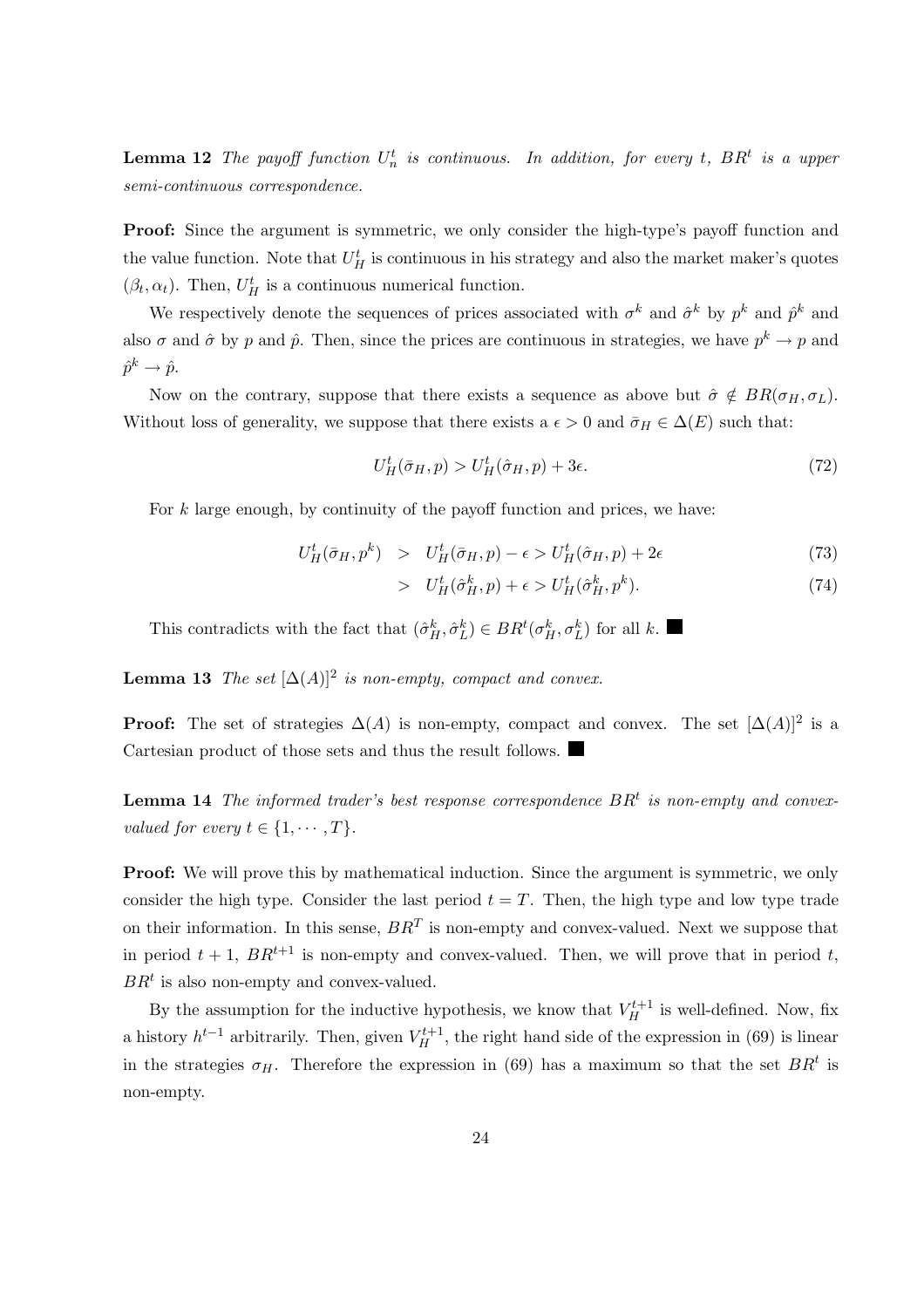Second, we will prove that it is also convex-valued. Take two different strategies  $(\bar{\sigma}_H, \bar{\sigma}_L) \in$  $BR<sup>t</sup>(\bar{\sigma}_H, \bar{\sigma}_L)$  and  $(\bar{\bar{\sigma}}_H, \bar{\sigma}_L) \in BR<sup>t</sup>(\bar{\sigma}_H, \bar{\sigma}_L)$ . We denote the prices associated with the strategies  $(\bar{\sigma}_H, \bar{\sigma}_L)$  by  $\bar{p}_t$ . Then, the following must hold:

$$
U_H^t(\bar{\sigma}_H, \bar{p}_t) = U_H^t(\bar{\bar{\sigma}}_H, \bar{p}_t). \tag{75}
$$

Let  $\hat{\sigma}_{H}^{t} = \gamma \bar{\sigma}_{H} + (1 - \gamma)\bar{\sigma}_{H}$  for some  $\gamma \in (0, 1)$ . By using linearity of the payoff function, we have:

$$
U_H^t(\hat{\sigma}_1, \bar{p}_t) = \gamma U_H^t(\bar{\sigma}_H, \bar{p}_t) + (1 - \gamma)U_H^t(\bar{\bar{\sigma}}_H, \bar{p}_t) = U_H^t(\bar{\sigma}_H, \bar{p}_t) = U_H^t(\bar{\bar{\sigma}}_H, \bar{p}_t). \tag{76}
$$

and therefore we have:  $(\hat{\sigma}_H, \bar{\sigma}_L) \in BR^t(\bar{\sigma}_H, \bar{\sigma}_L)$ . Therefore,  $BR^t$  is convex-valued.

Proof of Theorem 1: By Lemma 12 to Lemma 14, we can apply the Kakutani's fixed point theorem to the best response correspondence  $BR<sup>t</sup>$  on  $[\Delta(A)]^2$  for all  $t \in \{1, \dots, T\}$ .

# References

- Aggarwal, R. and Wu, G. (2006). Stock market manipulations theory and evidence. Journal of Business, 79:1915–1953.
- Allen, F. and Gale, D. (1992). Stock price manipulation. Review of Financial Studies, 5:503–529.
- Allen, F. and Gorton, G. (1992). Stock price manipulation, market microstructure and asymmetric information. European Economic Review, 36:624–630.
- Back, K. and Baruch, S. (2004). Information in securities markets: Kyle meets Glosten and Milgrom. Econometrica, 72:433–465.
- Back, K. and Baruch, S. (2007). Working orders in limit-order markets and floor exchanges. The Journal of Finance, 61:1589–1621.
- Biais, B., G. G. and Spatt, C. (2005). Market microstructure: a survey of microfoundations, empirical results, and policy implications. Journal of Financial Markets, 8:217–264.
- Brunnermeier, M. K. (2005). Information leakage and market efficiency. Review of Financial Studies, 18:417–457.
- Brunnermeier, M. K. and Pedersen, L. H. (2005). Predatory trading. The Journal of Finance, LX:1825–1864.